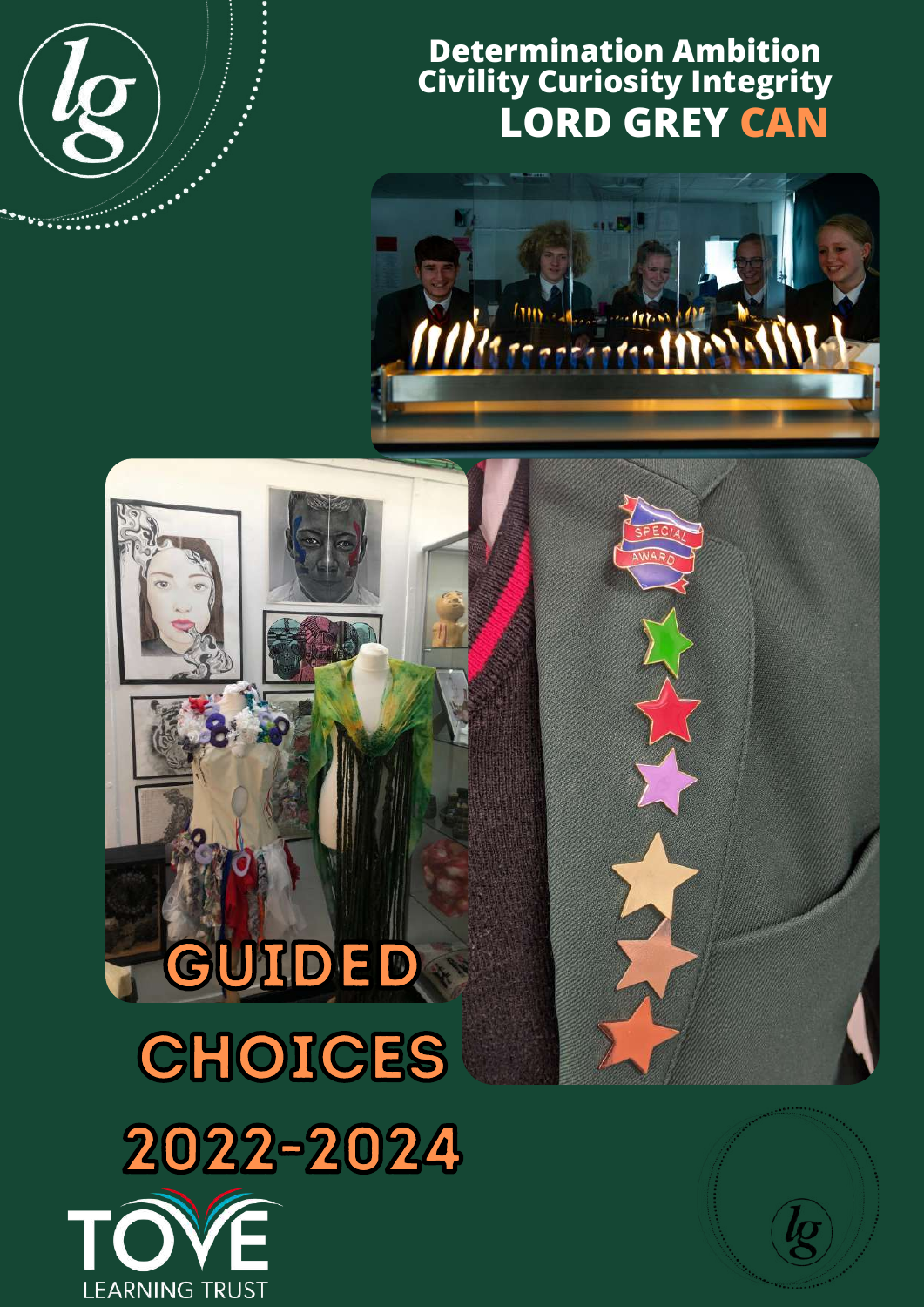

## **Welcome to Year 9 Guided Choices Curriculum 2022-2024**

We recognise that this is an exciting time for you and your child. The choices at year 9 into year 10 are the first stepping stone in being able to specialise the curriculum into the areas your child is interested in. We recommend trying to keep the curriculum as wide as possible to give students the breadth of study in this ever-changing world.

The curriculum at Lord Grey Academy is designed to secure strong aspirations and ambition for all our students. It supports young people to become effective learners and responsible members of our community, confident to take their place in a fast changing world.

Students will access a **core curriculum** which includes:

- English Language
- English literature Your Key Stage Four
- Mathematics
- $\bullet$  Science\*

Core RE/PSHE

Core PE

Your Future

Your Choice

### **\*Science choices:**

Science is a core subject but there are two qualification types. 1. GCSE combined Science- students will study all 3 sciences together (Physics, Biology and Chemistry in an integrated way and will get 2 GCSE grades at the end. 2. GCSE single Science- students study all 3 sciences separately ( Physics, Biology and Chemistry) and will get 3 GCSE's.

Determination - Ambition - Curiosity - Civility - Integrity Students will study a further **THREE** 'option' subjects. Students will choose from the HUMANITIES and LANGUAGES option- **one** subject or up to 3. Students will then choose **up to 2** subjects from the OPEN options and highlight **2 reserves**. At the moment, the current blocking as seen on the last page of this booklet on your practice form is applicable, however please be aware that this is subject to change, due to various factors.

For the remaining three subjects, out of the core curriculum, we operate a guided choices process so that students choose subjects and courses that they will enjoy and be successful in. Students' preferences together with their subject progress and suitability, will be taken into account throughout the guided process.

This booklet gives you the content of each subject including information on how the subjects are assessed as well as links to other courses of study or career opportunities after GCSE.

A google form will be sent out to your child's school email account and they should complete this by 7th April 2022. We will aim to meet all request and choices but timetabling restrictions sometimes means the first choice cannot be guaranteed. This is why it is important to choose reserve subjects in case the first choice cannot be met.

We look forward to guiding students through the process. if you have any questions, please do contact your form tutor in the first instance.

Amanda Brabin Assistant Principal - Curriculum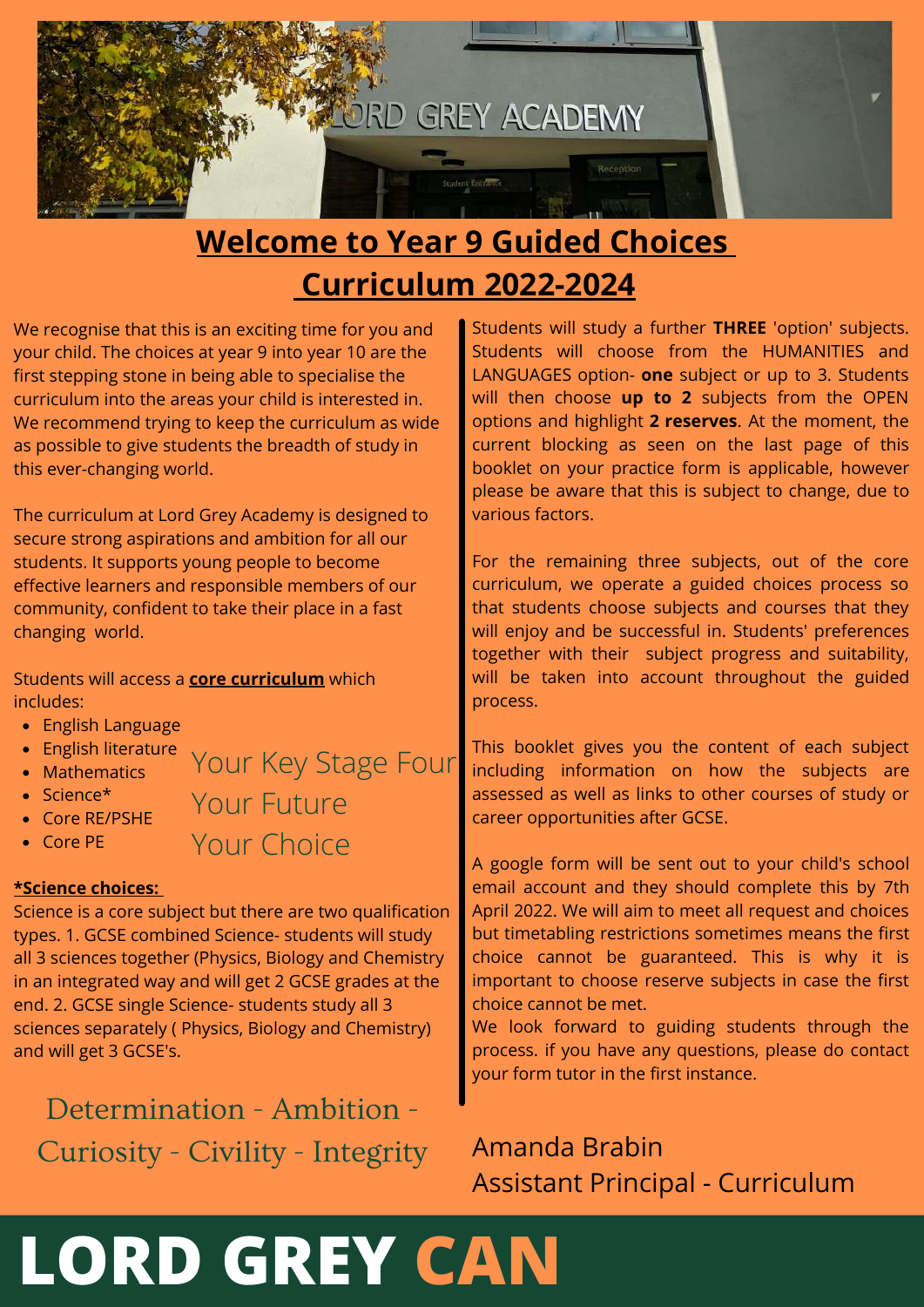

# **01 The Core Curriculum**



All students take:

- English Language
- English Literature
- Mathematics
- Science\*
- Core PE
- Core RE/PSHE

\*This may be combined or single sciences.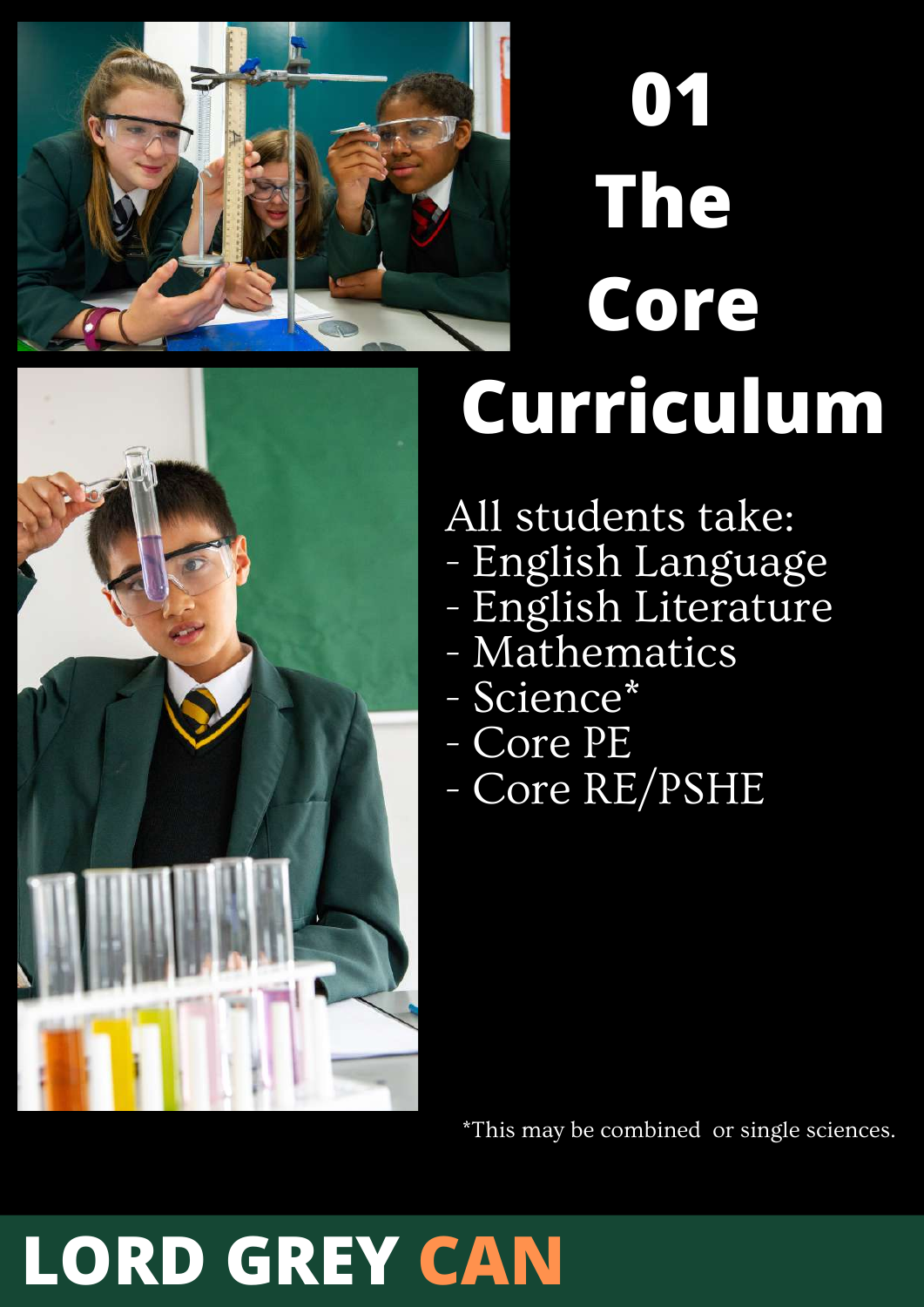## **Eduqas (9-1) GCSE English Language CORE**

## **Course Overview:**

Students engage in reading, writing and speaking activities in English Language. The course aims to create literate students, which is essential for day to day life. Developing spelling, punctuation and grammar are also emphasised in this course.

## **Assessment of Course breakdown:**

100% exam. Students will sit two examination papers and complete an internal Speaking and listening assessment, where they will be required to present to a small audience.

Component 1: 20th century fiction reading and narrative writing 1 hour 45 minutes

Component 2: 19th and 21st century non-fiction reading and transactional writing 2 hours

Component 3: Speaking and listening Internally assessed. The spoken word element is internally assessed and appears as a separate qualification on the statement of results. Students are awarded pass, merit or distinction.

## **Topics of Study:**

Students will explore a range of texts and will develop the skills of comprehension, inference, analysis, evaluation, synthesis and comparison. Students will develop their ability to create a narrative, using structural and language features for effect. They will also deepen their knowledge of spelling, punctuation and grammar and explore how to use these consistently and to shape meaning. The course also explores non-fiction texts and will provide students with knowledge of a range of non-fiction texts.

## **Education Progression and Careers Opportunities:**

English Language prepares students for a wide range of courses, professions and is a prerequisite for many areas of further and higher education. Most higher education establishments require a Grade 4 or above in English Language to progress to level 3 courses.

## **Contact name for more information:**

Hannah Brett - Head of English: [hannah.brett@lordgrey.org.uk](mailto:hannah.brett@lordgrey.org.uk)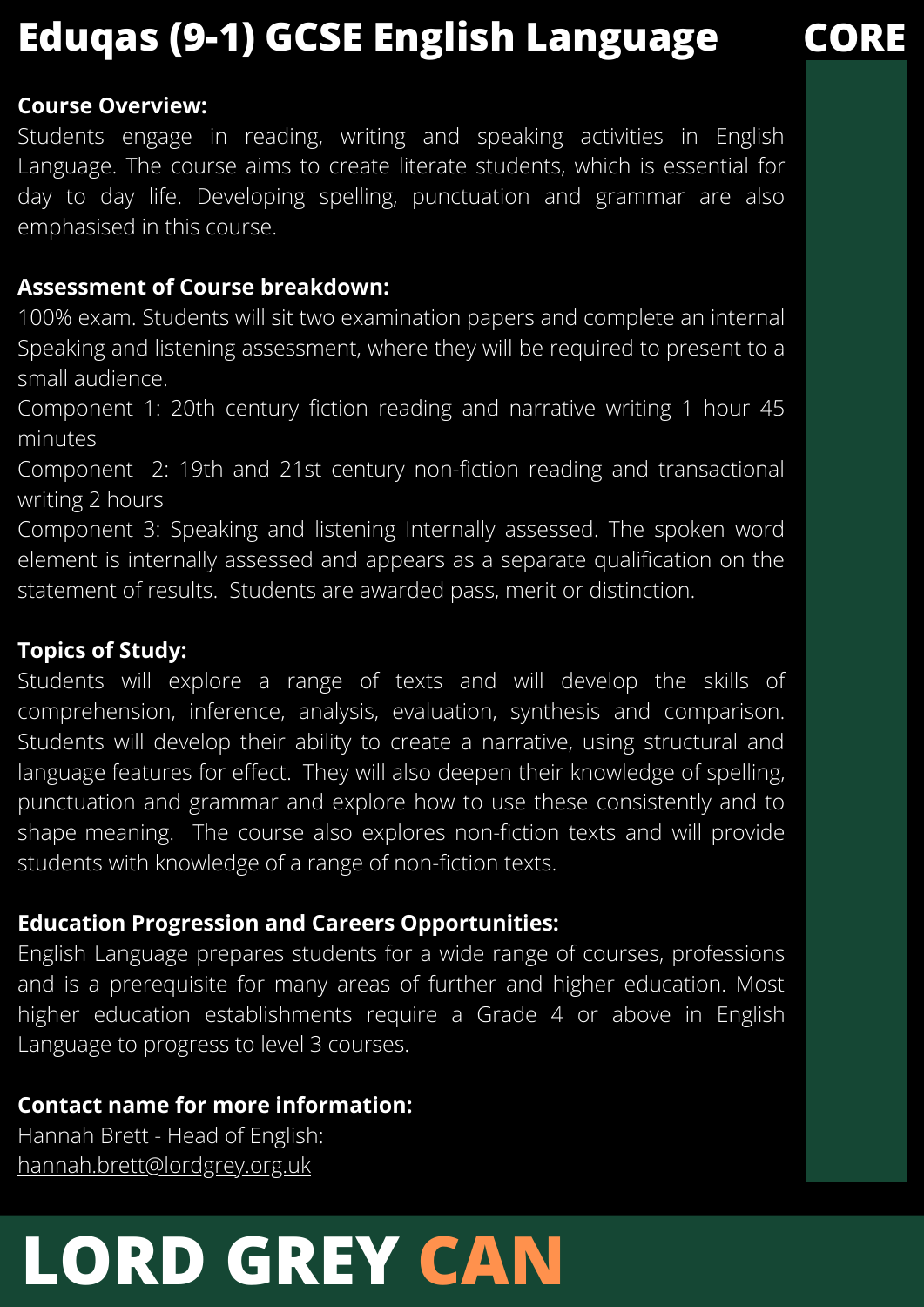## **Eduqas (9-1) GCSE English Literature CORE**

## **Course Overview:**

The course covers a wide range of texts from a variety of genres and time periods. The course is aimed at developing a broad understanding of literature and the contexts in which these were written.

## **Assessment of Course breakdown:**

100% exam. Students will sit two examination papers: Paper 1 Shakespeare and Anthology Poetry 2 hours; Paper 2 Post 1914 literature, 19th century prose and Unseen poetry. 2 hours 30 minutes.

## **Topics of Study:**

Students will study the following texts: Macbeth - Shakespeare Eduqas poetry anthology An Inspector calls - Post 1914 drama A Christmas Carol - 19th century prose Unseen poetry

Students will develop their knowledge and understanding of the way meaning is shaped by writers through language analysis and through the exploration of form and structure. They will explore literal and inferential comprehension, examining aspects of plot, characterisation and settings. Students will engage in critical reading, identifying themes and referring to evidence in a text. They will develop their understanding of writers' social, historical and cultural contexts to inform evaluation and personal responses.

## **Education Progression and Careers Opportunities:**

English Literature prepares students for a wide range of courses, professions and is a prerequisite for many areas of further and higher education.

## **Contact name for more information:**

Hannah Brett - Head of English: [hannah.brett@lordgrey.org.uk](mailto:hannah.brett@lordgrey.org.uk)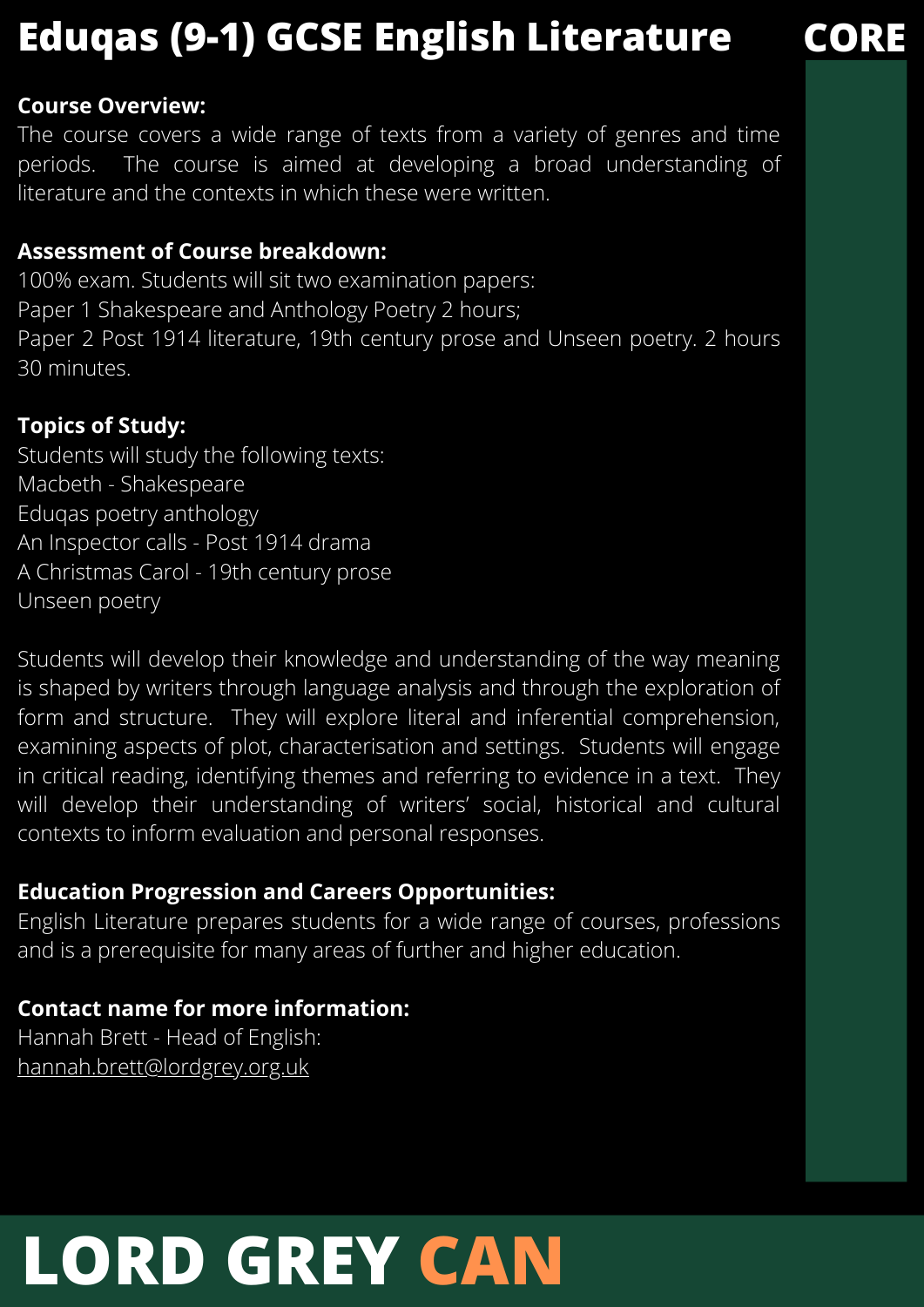## **Course Overview: GCSE Mathematics (9-1) CORE**

The course aims to prepare students to be numerate in their day to day lives and create foundations for those students wishing to study mathematics or related subjects in the future.

## **Assessment of Course breakdown:**

100% examination across three papers as follows: Paper 1- Non-calculator 1h 30m 33 ⅓% Paper 2 - Calculator 1h 30m 33 ⅓% Paper 3 - Calculator 1h 30m 33 ⅓%

## **Topics of Study:**

The GCSE Mathematics course spans six significant branches of mathematics including: number; algebra; geometry and measures; ratio, proportion and rates of change, probability and statistics.Throughout the course students will:develop fluent knowledge, skills and understanding of mathematical methods and conceptsacquire, select and apply mathematical techniques to solve problemsreason mathematically, make deductions and inferences and draw conclusionscomprehend, interpret and communicate mathematical information in a variety of forms appropriate to the information and context.

## **Education Progression and Careers Opportunities:**

A GCSE in Mathematics is an entry requirement for most courses and training programmes at Level 3, with some subjects with significant mathematical content requiring a specific grade. Most higher education establishments require a Grade 4 or above in Mathematics to progress to level 3 courses. Students who enjoy Mathematics at GCSE are well prepared for a range of courses in the future including: A Level Maths, Sciences, Business and Economics, Geography and Psychology.

## **Contact name for more information:**

Lewis Kaye - Head of Mathematics Faculty: [lewis.kaye@lordgrey.org.uk](mailto:lewis.kaye@lordgrey.org.uk)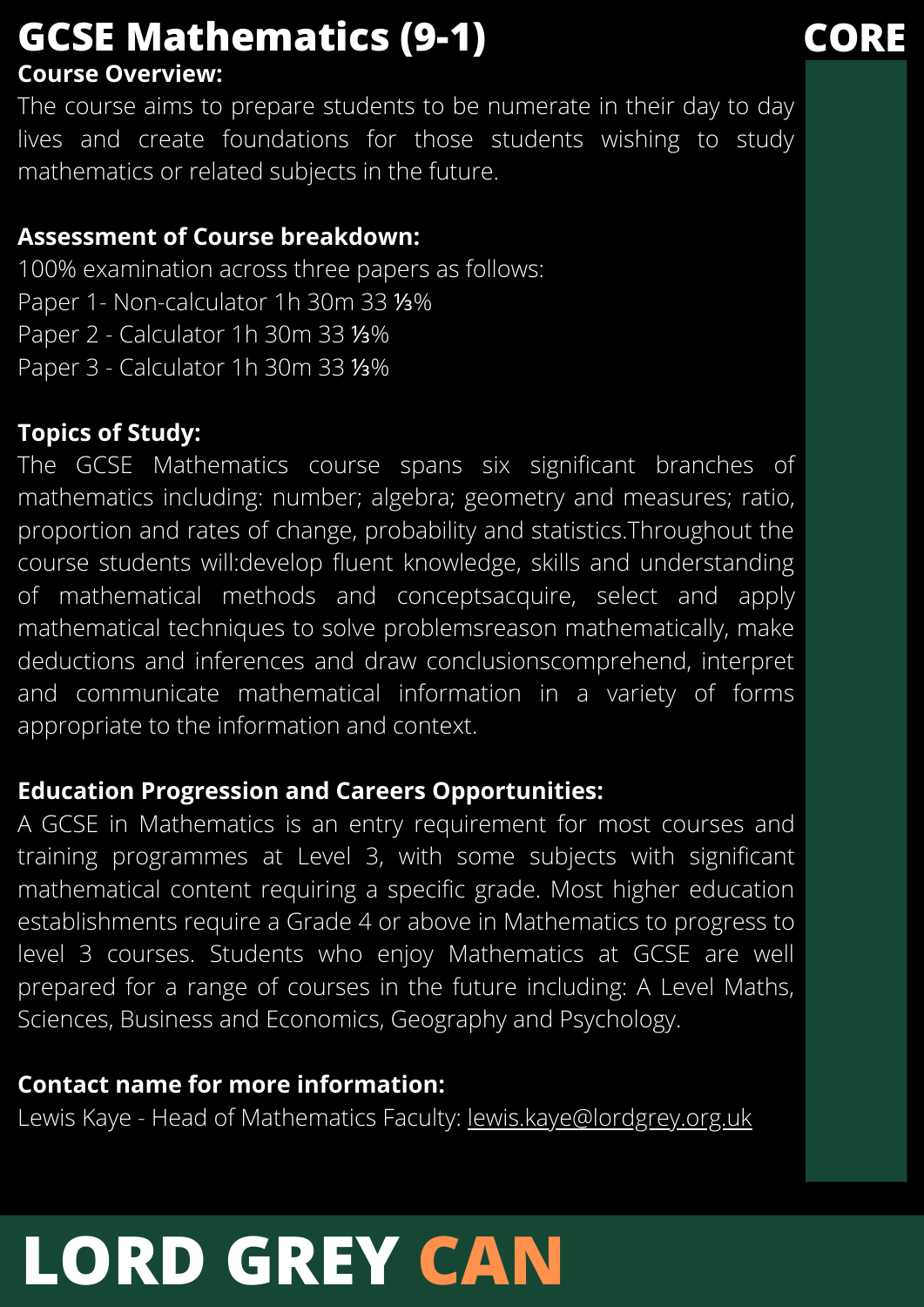## **AQA (9-1) GCSE Single Science CORE**

## **Course Overview:**

GCSE Separate Sciences covers the 3 sciences of Biology, Chemistry and Physics, resulting in a separate GCSE for each Science. Each course looks at Science as a set of ideas about the material world experienced through investigating, observing, experimenting or testing out ideas and thinking about them. Alongside this is the use of mathematics as a tool and the use of mathematical language in explanations, applications and evaluations.

## **Assessment of the course:**

100% exam. Each science consists of two papers of 100 marks sat at the end of the course, each representing 50% of a GCSE and 1 hour 45 minutes in length. Exam questions are a combination of multiple choice, structured, closed short answer, and open response.

Each Science may be taken at either Foundation or Higher level. Students may be entered on different tiers for different Sciences. The Higher Tier offers grades 4 to 9 and the Foundation Tier offers grades 1 to 5.

The decision on whether to sit the Combined or Separate Sciences courses and whether the Higher or Foundation Tier is taken will take place in Year 11 and will be based upon PPE results together with scores from end of topic tests and homework tasks.

## **Education Progression and Careers Opportunities:**

A firm grounding in Science is highly desirable for most post-16 courses, apprenticeships and employment and essential for many. GCSE grade 6 is the entry requirement for A-Level Science courses. Students who are successful at GCSE Science can progress into a wide range of skills-based careers including Medicine, Architecture, Law, Psychology and Engineering.

## **Contact name for more information:**

Dino Vallender, Head of Science: [dino.vallender@lordgrey.org.uk](mailto:dino.vallender@lordgrey.org.uk)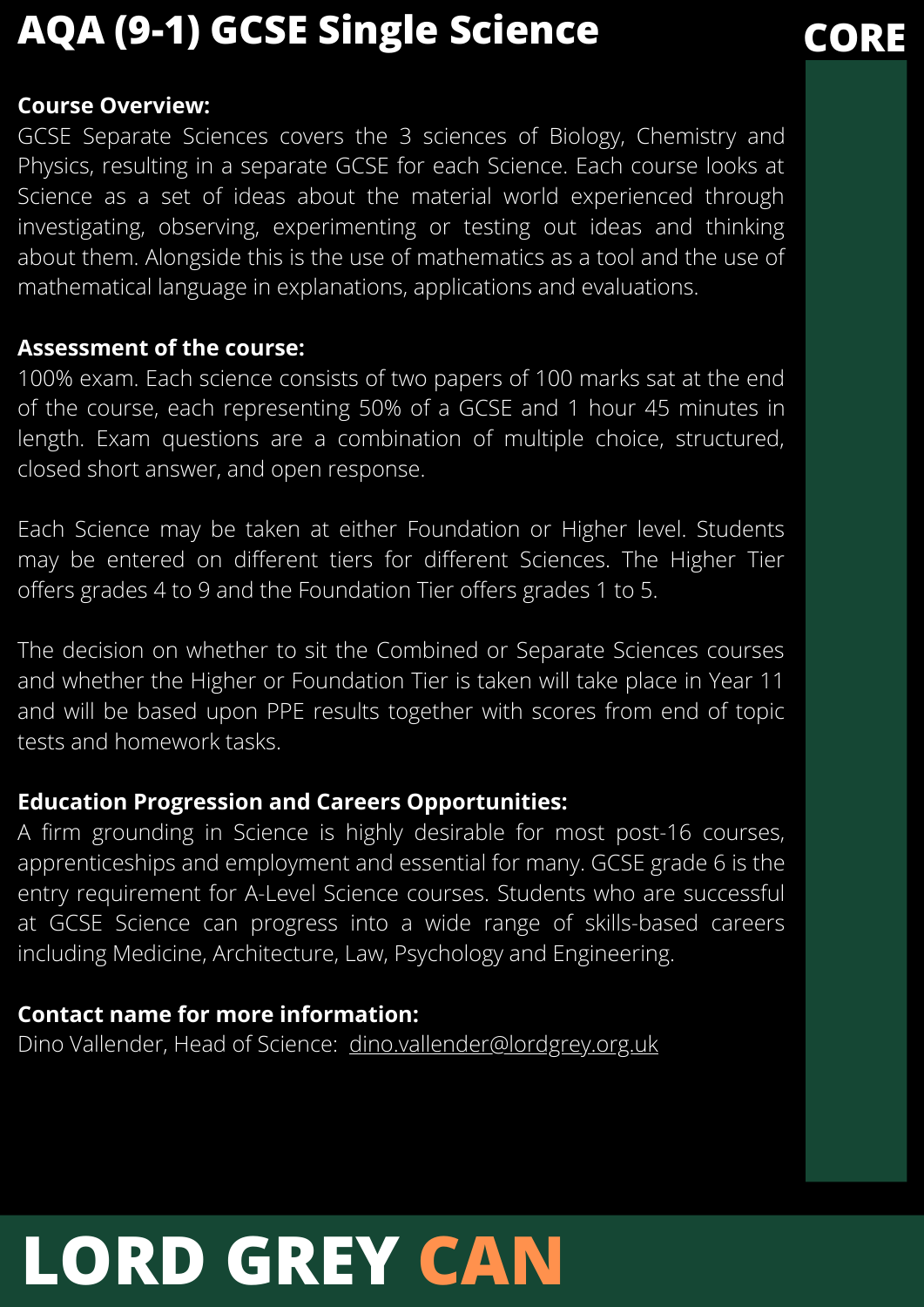## **AQA (9-1) GCSE Combined Science CORE**

## **Course Overview:**

Combined Science is designed to inspire and challenge students of all abilities and aspirations. It is a double award worth 2 GCSEs. The course looks at Science as a set of ideas about the material world experienced through investigating, observing, experimenting or testing out ideas and thinking about them. Alongside this is the use of mathematics as a tool and the use of mathematical language in explanations, applications and evaluations.

## **Assessment of Course breakdown:**

100% exam across six papers sat at the end of the course: two biology, two chemistry and two physics. Each paper is 70 marks, 1 hour 15 minutes and represents 16.7% of the double GCSE. The course may be taken at either Foundation or Higher level. Exam questions are a combination of multiple choice, structured, closed short answer, and open response. The Higher Tier offers grades 4-3 to 9-9 and the Foundation Tier offers grades 1-1 to 5-5. The decision whether the Higher or Foundation Tier is taken will take place in Year 11 and is based upon PPE results together with scores from end of topic tests and homework tasks.

## **Topics of Study:**

Cell Biology; Organisation; Infection and response; and Bioenergetics. Homeostasis and response; Inheritance, variation and evolution; Ecology. Atomic structure and the periodic able; Bonding, structure, properties of matter; Quantitative chemistry; Chemical changes; Energy changes. The rate and extent of chemical change; Organic chemistry; Chemical analysis; Chemistry of the atmosphere; and Using resources.Energy; Electricity; Particle model of matter; and Atomic structure. Forces; Waves; and Magnetism and electromagnetism n addition to scientific knowledge, each exam assesses mathematical skills, the ability to think scientifically and knowledge of the core practicals covered in class. The theory behind these practicals, as well as the practical skills themselves – planning, analysis and evaluation – will be tested in the GCSE exams accounting for 15% of the total marks.

## **Education Progression and Careers Opportunities:**

A firm grounding in Science is highly desirable for most post-16 courses, apprenticeships and employment and essential for many. GCSE Combined Science grade 6/6 is the entry requirement for A-Level Science courses. Students who are successful at GCSE Science can progress into a wide range of skills-based careers including Medicine, Architecture, Law, Psychology and Engineering.

## **Contact name for more information:**

Dino Vallender, Head of Science: [dino.vallender@lordgrey.org.uk](mailto:dino.vallender@lordgrey.org.uk)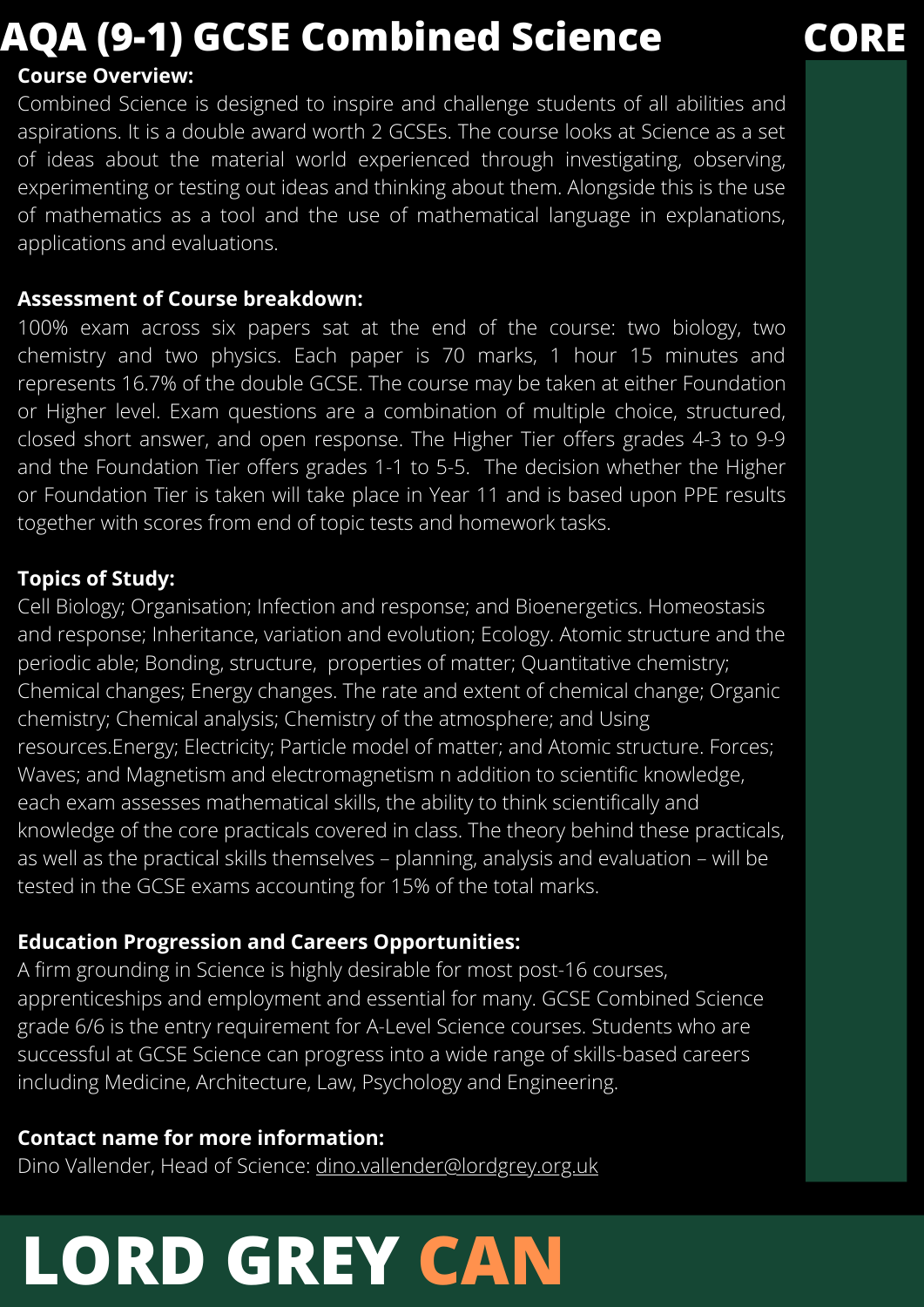## **Physical Education CORE**

## **Curriculum intent**

To enhance the learner's personal development through the promotion of physical literacy and academic achievement.

## **Course overview**

All students will take part in 2 hours of compulsory core PE each week. Each student will have the opportunity to learn the benefits of an active healthy lifestyle, along with developing practical, officiating, coaching and leadership skills, whilst experiencing various different sporting activities.

## **Course Content**

Pupils will experience 2 different sports each half term. These sports follow the current National curriculum. However, to support and engage all students in physical activity, pupils will have the opportunity to experience alternative sports such as; Kinball, Dodgeball, Rocketball and Tchouke ball.

## **Course assessment**

PE is used as a vehicle to promote and develop students' personal / life / employability skills. As a result of this, pupils are assessed in both personal and physical outcomes, in every sport. Each half term, pupils will focus on a specific personal outcome, equating to 50% of their overall mark. The remaining 50% is graded on a student's proficiency in the sport(s) being studied. The grading used for each personal and physical outcome is Gold, Silver and Bronze. To achieve a Gold, students must show the personal outcome all the time. To achieve a Silver, students must show the personal outcome most of the time, and Bronze relates to if the student portrays the specific personal outcome some of the time.

## **Education Progression and Career Opportunities**

In Key stage 3 pupils will have the opportunity to complete a leadership course, which teaches them the fundamentals of leadership and coaching. As pupils progress to Key Stage 4 and 5, students are encouraged to engage in additional courses, including; Duke of Edinburgh (bronze and silver) Sports Leaders Level 2, along with various other courses that will support and complement their academic pathways. As pupils progress into Key stage 4, they are provided more opportunities to develop their situational awareness and problem solving, within a sporting context. This is shown below. (PC relates to developing students' physical competencies).

## **Contact name for more information:**

Richard Henry - Head of Physical Education : [richard.henry@lordgrey.org.uk](mailto:richard.henry@lordgrey.org.uk)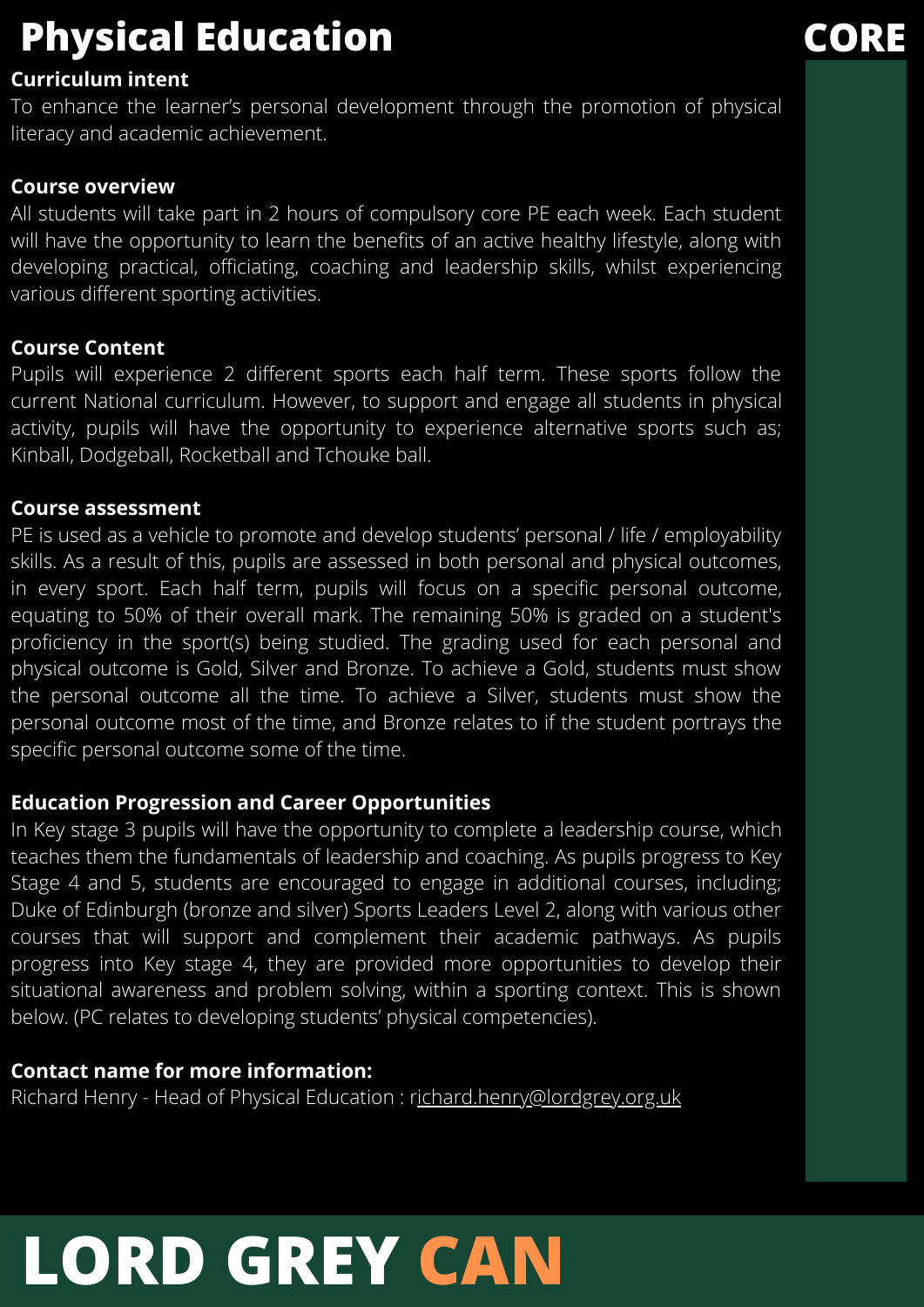## **Lifeskills CORE**

## **Course Overview:**

Religion, philosophy and ethics in the modern world from a religious perspective. Students study different philosophical and ethical arguments and their impact and influence in the modern world.

## **There are four themes of study:**

Relationships and families; the existence of God/gods/ultimate reality; Religion; peace and conflict, Dialogue within and between religions and non-religious beliefs.

## **Assessment of Course breakdown:**

No external assessment. Bronze, Silver, Gold will be used to assess extended writing with the below topics.

## **Topics of Study:**

Learners will study different philosophical and ethical arguments and their impact and influence in the modern world from a religious perspective. This is divided into four themes of study: relationships and families, religious teachings about the nature and purpose of families in the 21st century, sex, marriage, cohabitation and divorce. Issues related to the nature and purpose of families; roles of men and women; equality; gender prejudice and discrimination the existence of God, gods and ultimate reality, and ways in which God, gods or ultimate reality might be understood; through revelation, visions, miracles or enlightenment Religion, peace and conflict; violence, war, pacifism, terrorism, just war theory, holy war; the role of religion and belief in 21st century conflict and peace making; the concepts of justice, forgiveness and reconciliation dialogue within and between religions and non-religious beliefs; how those with religious and non-religious beliefs respond to critiques of their beliefs including the study of a range of attitudes towards those with different religious views – inclusivist, exclusivist and pluralist approaches. Religious Studies will encourage learners to develop knowledge, understanding and skills to engage in debate and discussion about life in a modern pluralistic society. This includes developing an understanding of non-religious beliefs. Learners will be encouraged to develop and understand personal values and beliefs, with an emphasis on critical analysis and the ability to construct balanced and informed arguments within the context of religious, philosophical and ethical awareness.

## **Education Progression and Careers Opportunities:**

Studying lifesills allows you to explore how religious beliefs and practices shape and influence the world we live in. Jobs directly related to your subject studies include: Chaplain, Higher Education Lecturer, Primary School Teacher, Secondary School Teacher, Advice Worker, Archivist, Charity Fundraiser, Counsellor, Civil Service Administrator, Community Development Worker, International Aid/Development Worker, Mediator, Newspaper Journalist, Police Officer and Youth Worker

## **Contact name for more information:**

Cheryl Rafferty, Head of RS and Social Sciences: [cheryl.rafferty@lordgrey.org.uk](mailto:cheryl.rafferty@lordgrey.org.uk) Nicola Palmieri Teacher of MFL i/c Citizenship & PSHE: [nicola.palmieri@lordgrey.org.uk](mailto:nicola.palmieri@lordgrey.org.uk)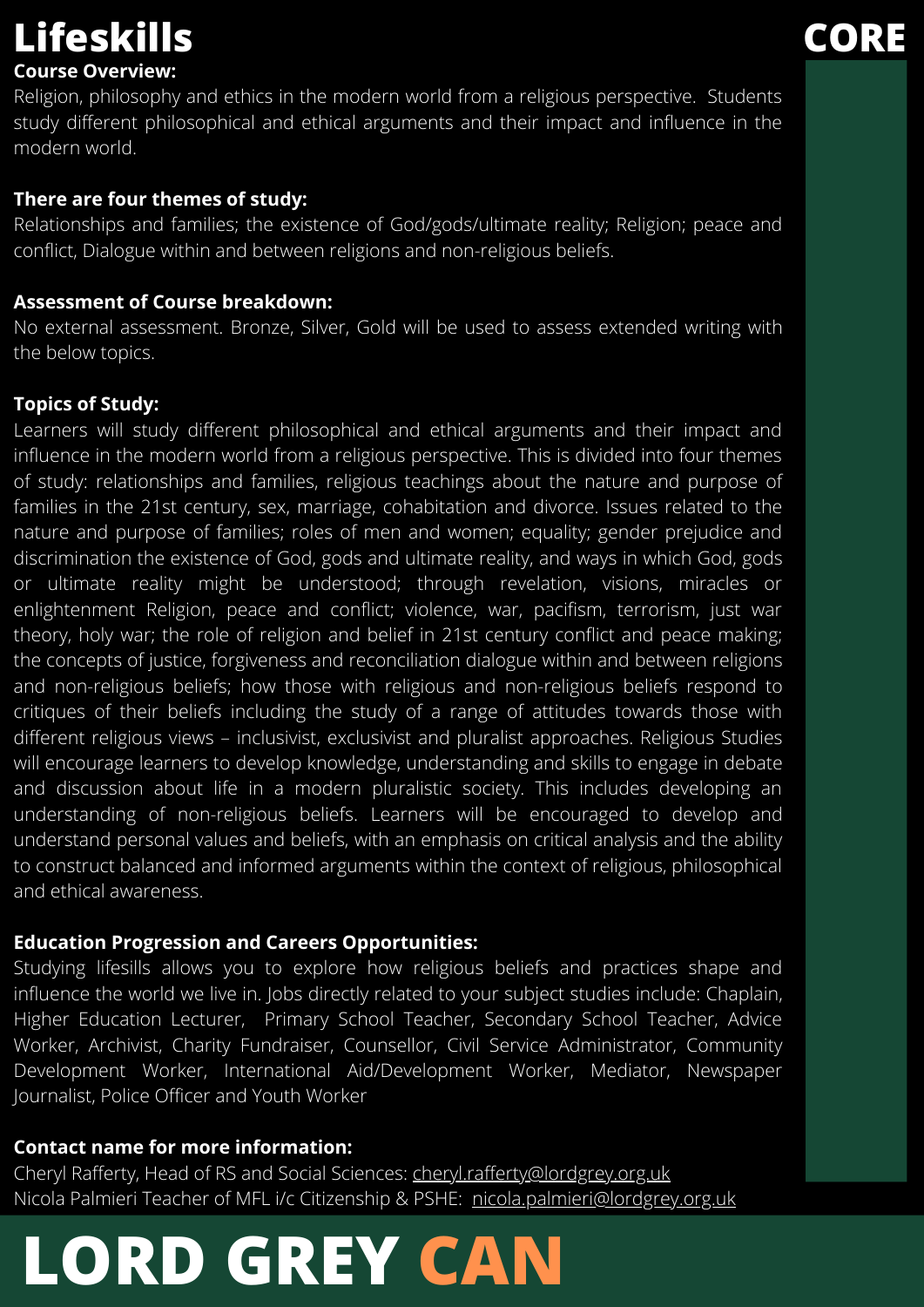



## 02 Humanities and Languages

All students must choose at least one subject from this group (Maximum of three)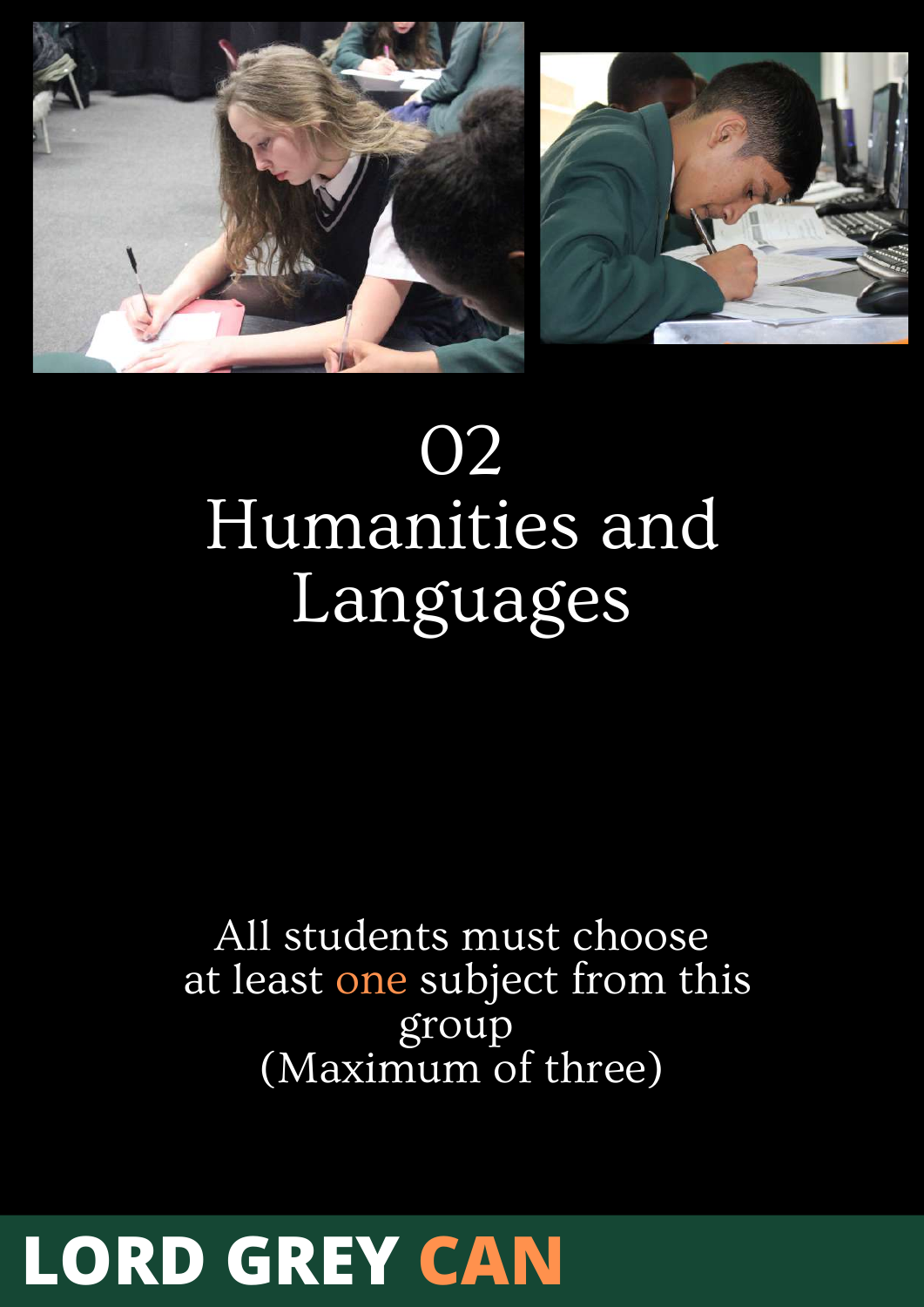## **Eduqas (9-1) GCSE Geography**

### **Course overview:**

Theme 1 - Changing Places, Changing Economies: Urban and rural change in the UK, Global Cities, Development. Theme 2 - Changing Environments: Coastal processes and coastal management, River processes and river management, Weather and Climate, and Climate Change. Theme 3 - Environmental Challenges: Ecosystems and how they function, Ecosystems under threat, Water management, and Desertification.

### **Assessment of Course breakdown:** 100% exam.

Component 1 - Investigating Geographical Issues Written Examination: 1 hour 45 minutes, 40% of qualification: Three structured data response questions. The final part of each question will require an extended response.Question 1 will assess aspects of Theme 1, Changing Places - Changing Economies. Question 2 will assess aspects of Theme 2, Changing Environments. Question 3 will assess aspects of Theme 3, Environmental Challenges.

Component 2 - Problem Solving Geography Written Examination: 1 hour 30 minutes, 30% of qualification. This component will assess content from across the themes using a variety of structured data response questions. Part A will introduce an issue and set the geographical context. Part B will outline a number of possible solutions to the issue. Part C will provide an opportunity for the candidates to choose a solution and justify their choice in an extended response.

Component 3 - Applied Fieldwork Enquiry Written Examination: 1 hour 30 minutes, 30% of qualification A written examination in three parts using a variety of structured data response questions some of which will require extended responses. Part A will assess approaches to fieldwork methodology, representation and analysis. Part B will assess how fieldwork enquiry may be used to investigate geography's conceptual frameworks. Part C will assess the application of broad geographical concepts to a wider UK context and assess the ability to make and justify a decision.

### **Topics of Study:**

Eduqas GCSE Geography B adopts a distinctive problem solving approach to the study of interactions between people and the environment. By following this course learners will develop skills of interpretation, analysis and evaluation when they collect primary data and are presented with reported evidence and information. Students will become critical learners as they consider the strengths and limitations of this data and evidence. In this way, young people are enabled to become globally and environmentally informed and thoughtful, enquiring citizens.

### **Education Progression and Careers Opportunities:**

Geography qualifications will have provided you with strong research and analytical skills, which are highly regarded by many employers. Geography careers offer opportunities to develop solutions to some of the most pressing issues for modern society, including climate change, natural disasters, overpopulation, urban expansion, and multicultural integration. Careers specifically related to geography include: Cartographers, Town Planners, Geographical Information Systems designers, Conservation Officers (nature, water, waste management), Landscape Architects, Transportation Planners, Travel Agents.

### **Contact name for more information:**

Lisa Phipps, Head of Humanities : [lisa.phipps@lordgrey.org.uk](mailto:lisa.phipps@lordgrey.org.uk)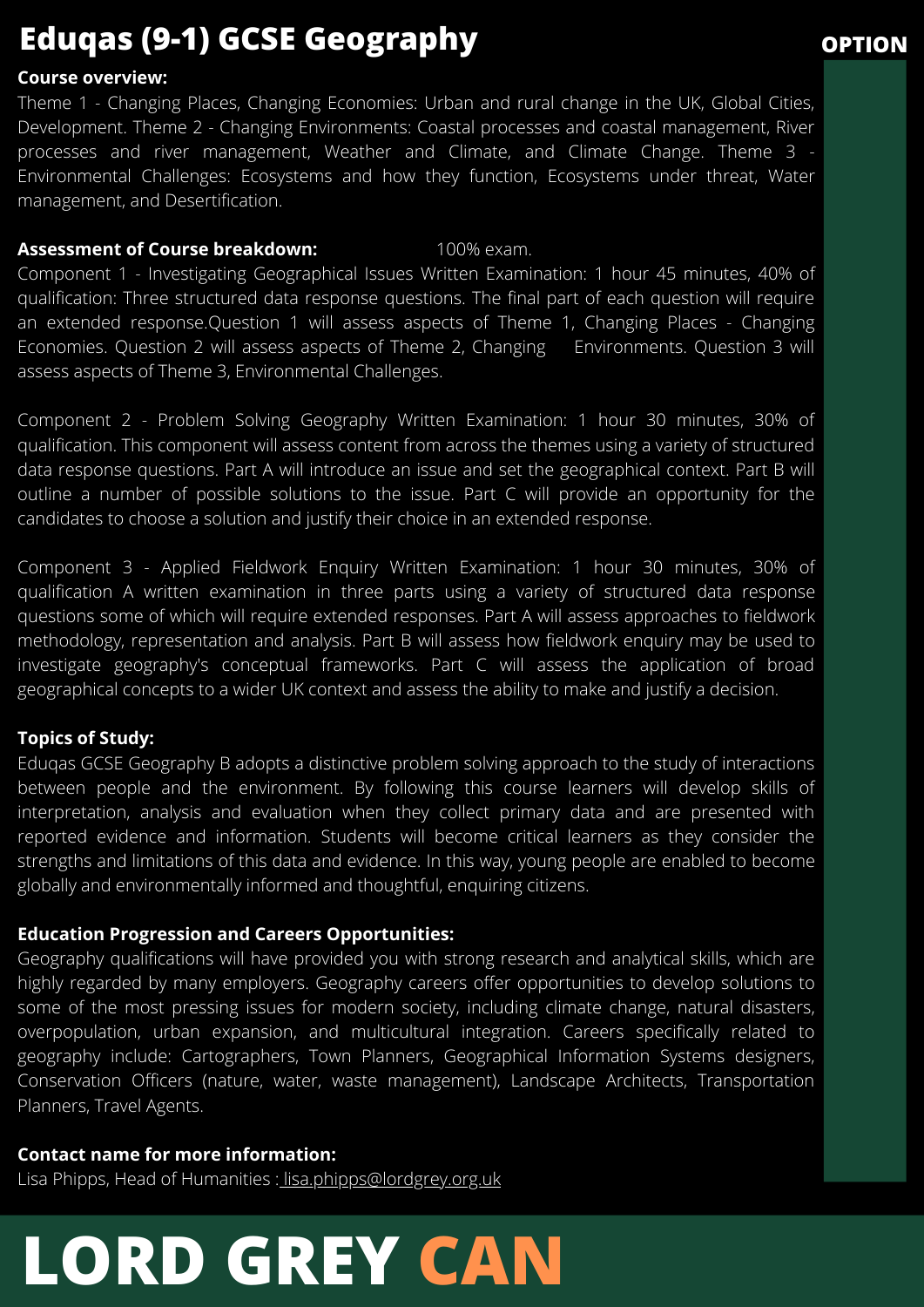## **Course Overview: AQA (9-1) GCSE French OPTION**

This course follows the AQA specification and will build on and broaden your KS3 knowledge, enabling you to further develop your skills in Listening, Speaking, Reading and Writing in the target language. The culture of French speaking countries is also explored.

## **Assessment of Course breakdown:**

100% exam. The 4 key skills (Listening, Speaking, Reading and Writing) are equally weighted and can be taken at either Foundation or Higher level.

## **Topics of Study:**

Theme 1 (Identity & Culture) Me, my family & friends Technology in everyday life Free-time activities Customs & festival

Theme 2 (Local, national, international & global areas of interest)Home, town, neighbourhood & region Social issues Global issues Travel & tourism

Theme 3 (Current and future Study and Employment)My studies/ Life at school/college Education post-16 Jobs, career choices and ambitions

## **Skills:**

Listening - Understanding and responding to different types of spoken language Speaking - Communicating and interacting effectively in speech for a variety of purposes Reading - Understanding and responding to different types of written language Writing - Communicating effectively in writing for a variety of purposes

In order to access higher grades, it is important that students show an awareness of language structure and have the ability to apply this knowledge with some accuracy to oral and written work. A successful linguist will have good literacy skills and be both a confident speaker and a resilient learner.

## **Education Progression and Careers Opportunities:**

GCSE French builds on prior knowledge and skills gained in previous years. A GCSE in French enables progression to A-Level and beyond to university. Apart from obvious routes such as foreign language teacher or translator, a qualification in French is a real bonus for your employment prospects in general. It gives opportunities for travel, helps in Business and is all the more important in an increasingly globalised economy. Any foreign language you speak is likely to have a positive effect on your salary.

"A different language is a different vision of life" - Frederico Fellini

**Contact name for more information:** Miss Vilanova - Head of langauges : [marta.vilanova@lordgrey.org.uk](mailto:marta.vilanova@lordgrey.org.uk)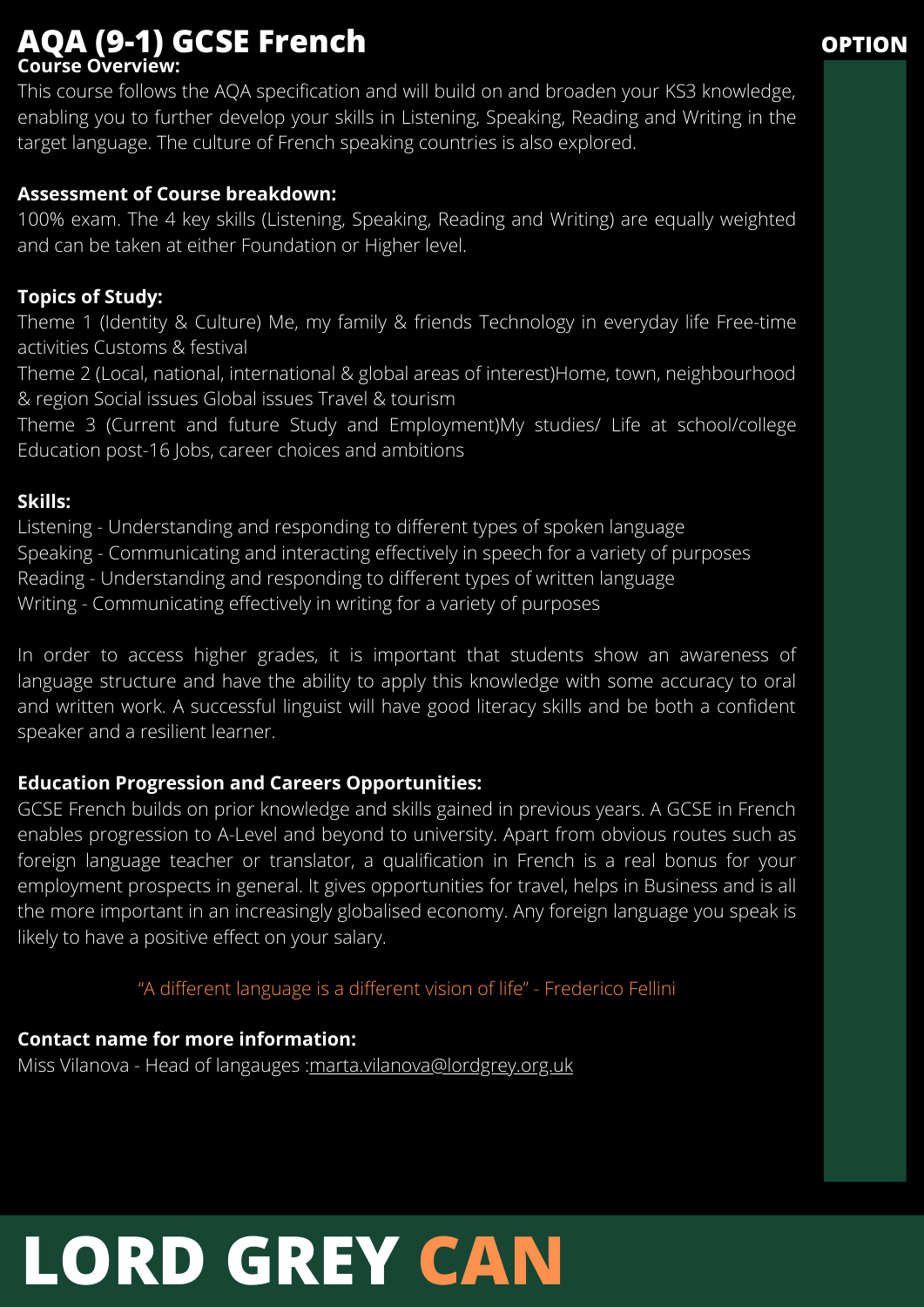## **Course overview: AQA (9-1) GCSE History OPTION**

We study four units, covering a range of periods, countries and events. Two are completed in Year 10, and two in Year 11. Conflict 1894-1918 Causes of the First World War; America 1920-1973; Britain: Health and the People and Elizabethan England: 1568-1603.

## **Assessment of Course breakdown:**

Paper One examines Conflict and America units - two hour exam Paper Two examines Health and Elizabeth I - two hour exam

The majority of exam questions require source analysis, explanation and essay writing.

## **Topics of Study:**

Throughout the course, students will have opportunities to examine bias, construct logical arguments, make sense of information, learn to prioritise facts and events, explain and assess events and interrogate sources of information. These are essential life skills, especially when considering the prevalence of bias, false news and misleading information online.

## **Education Progression and Careers Opportunities:**

History is a well respected qualification, by universities and employers. In fact, it is on the short list of subjects accepted by Oxford and Cambridge Universities, as well as being sought after by businesses. Specific employment roles for which students need a History qualification include lawyer, solicitor, History teacher, museum curator and archaeologist. Several occupations prefer people to have a History qualification, including the police force, journalists, accountants, politicians, broadcasters, researchers, editors, the civil service and policy advisers.

## **Contact name for more information:**

Michelle Cowap, Head of History: [michelle.cowap@lordgrey.org.uk](mailto:michelle.cowap@lordgrey.org.uk)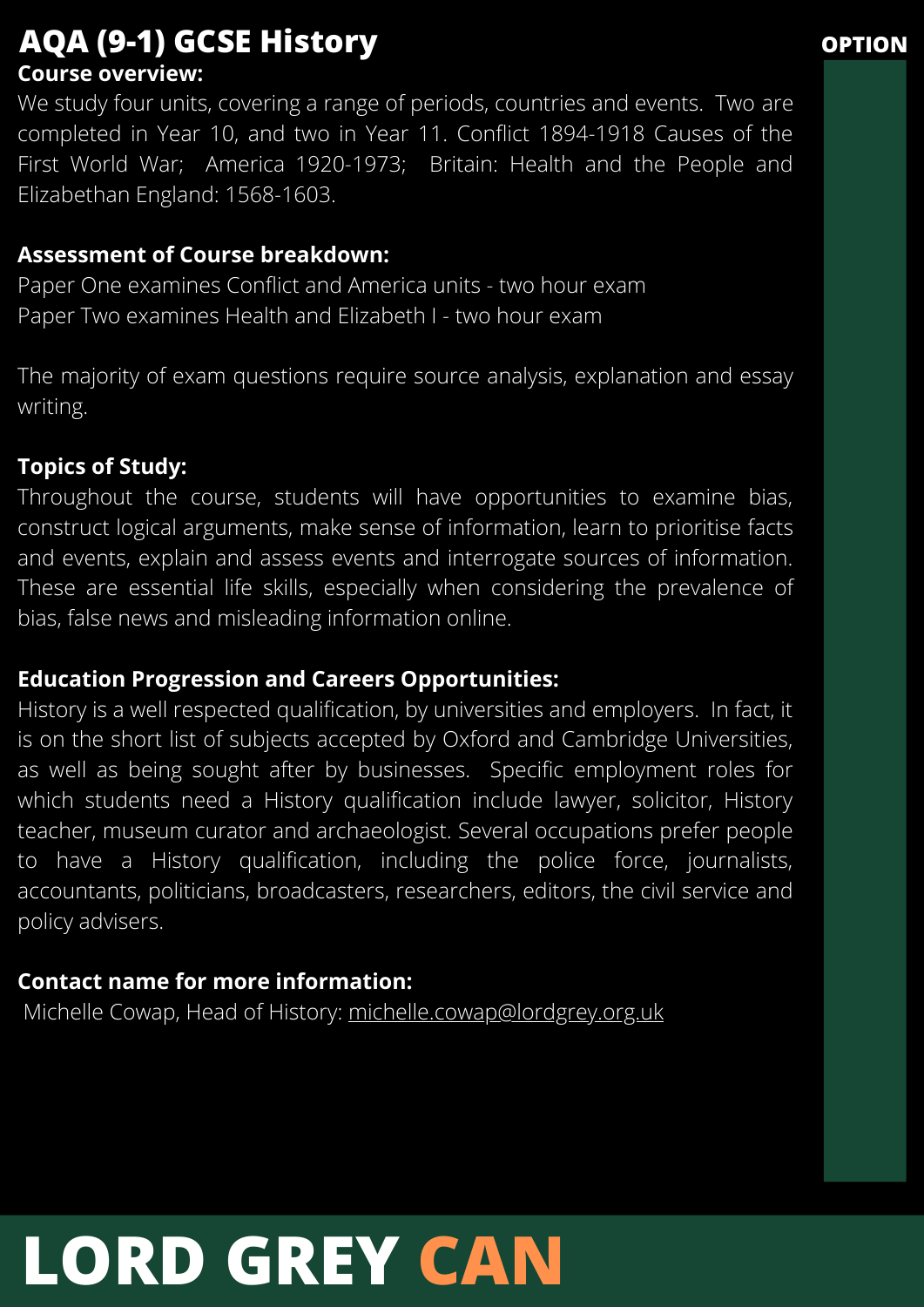## **AQA (9-1) GCSE Italian OPTION**

## **Course Overview:**

As a beginners course following the AQA specification to GCSE level, this is a great opportunity to learn a new language which will enable you to develop your skills in Listening, Speaking, Reading and Writing in the target language. Italian culture is also explored.

## **Assessment of Course breakdown:**

The 4 key skills (Listening, Speaking, Reading and Writing) are equally weighted and can be taken at either Foundation or Higher level.

## **Topics of Study:**

Theme 1 (Identity & Culture) Me, my family & friends Technology in everyday life Free-time activities Customs & festival.

Theme 2 (Local, national, international & global areas of interest)Home, town, neighbourhood & region Social issues Global issues Travel & tourism.

Theme 3 (Current and future Study and Employment)My studies/ Life at school/college Education post-16 Jobs, career choices and ambitions

## **Skills:**

Listening- Understanding and responding to different types of spoken language. Speaking-Communicating and interacting effectively in speech for a variety of purposes Reading - Understanding and responding to different types of written language Writing - Communicating effectively in writing for a variety of purposes

In order to access higher grades, it is important that students show an awareness of language structure and have the ability to apply this knowledge with some accuracy to oral and written work. A successful linguist will have good literacy skills and be both a confident speaker and a resilient learner.

## **Education Progression and Careers Opportunities:**

This course requires motivation, commitment and a willingness to work independently, knowledge and concepts from other languages can still be applied. A GCSE in Italian enables progression to A-Level and beyond to university. Apart from obvious routes such as foreign language teacher or translator, a qualification in Italian is a real bonus for your employment prospects in general. It gives opportunities for travel, helps in business and is all the more important in an increasingly globalised economy.

"A different language is a different vision of life" - Federico Fellini

## **Contact name for more information:**

Mrs Sacca (Head of Italian) - [carmen.sacca@lordgrey.org.uk](mailto:carmen.sacca@lordgrey.org.uk)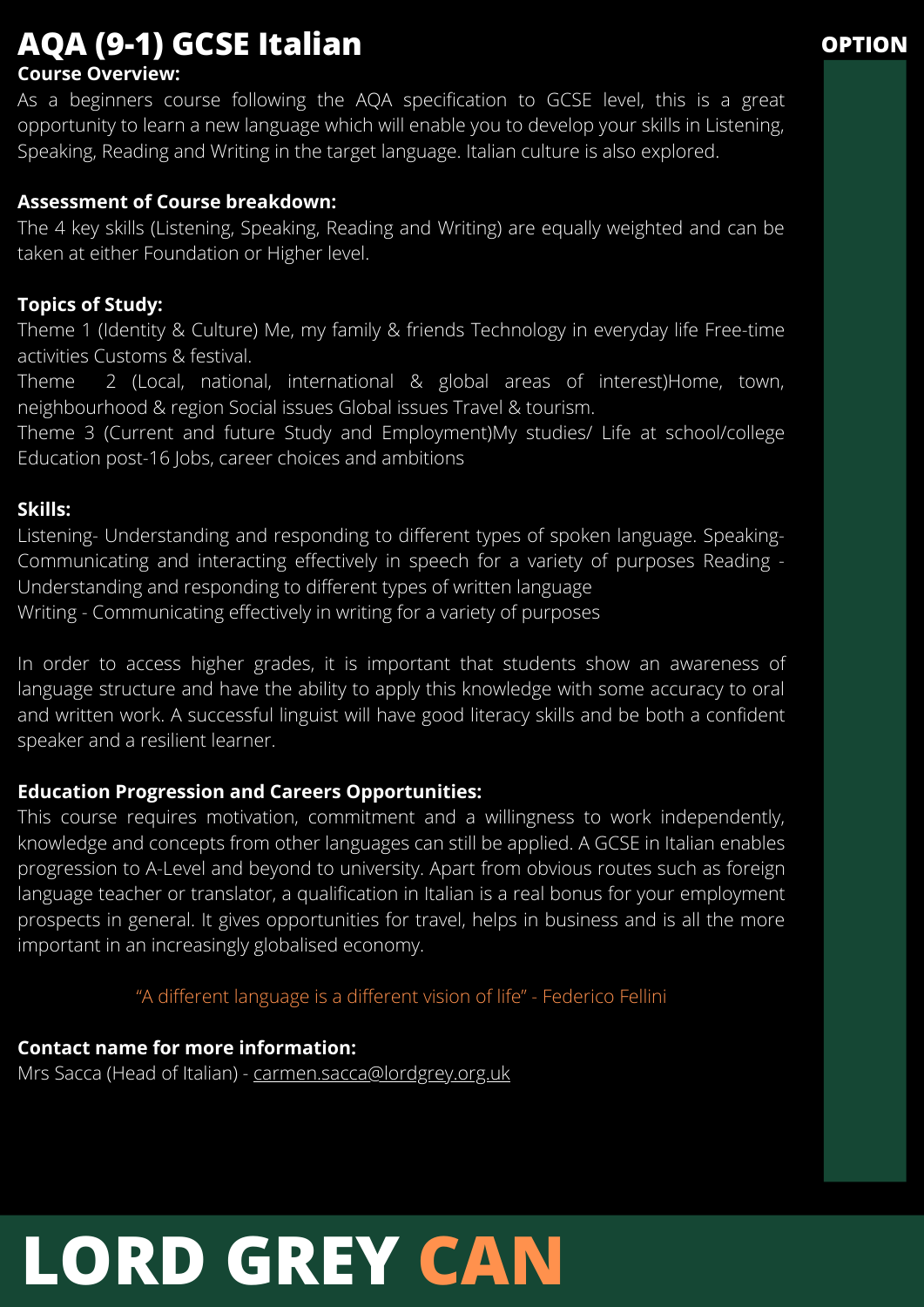## **AQA (9-1) GCSE Spanish OPTION**

## **Course Overview:**

This course follows the AQA specification and will build on and broaden your KS3 knowledge, enabling you to further develop your skills in Listening, Speaking, Reading and Writing in the target language. The culture of Spanish speaking countries is also explored.

### **Assessment of Course breakdown:**

100% exam. The 4 key skills (Listening, Speaking, Reading and Writing) are equally weighted and can be taken at either Foundation or Higher level.

## **Topics of Study:**

Theme 1 (Identity & Culture)Me, my family & friends Technology in everyday life Free-time activities Spanish customs & festivals

Theme 2 (Local, national, international & global areas of interest)Home, town, neighbourhood & region Social issues Global issues Travel & tourism

Theme 3 (Current and future Study and Employment)My studies/ Life at school/college Education post-16 Jobs, career choices and ambitions

## **Skills:**

Listening - Understanding and responding to different types of spoken language Speaking - Communicating and interacting effectively in speech for a variety of purposes Reading - Understanding and responding to different types of written language Writing - Communicating effectively in writing for a variety of purposes

In order to access higher grades, it is important that students show an awareness of language structure and have the ability to apply this knowledge with some accuracy to oral and written work. A successful linguist will have good literacy skills and be both a confident speaker and a resilient learner.

## **Education Progression and Careers Opportunities:**

GCSE Spanish builds on prior knowledge and skills gained in previous years. A GCSE in Spanish enables progression to A-Level and beyond to university.Apart from obvious routes such as foreign language teacher or translator, a qualification in Spanish is a real bonus for your employment prospects in general. It gives opportunities for travel, helps in Business and is all the more important in an increasingly globalised economy.

"A different language is a different vision of life" - Frederico Fellini

## **Contact name for more information:**

Miss Vilanova Head of Languages - [marta.vilanova@lordgrey.org.uk](mailto:marta.vilanova@lordgrey.org.uk)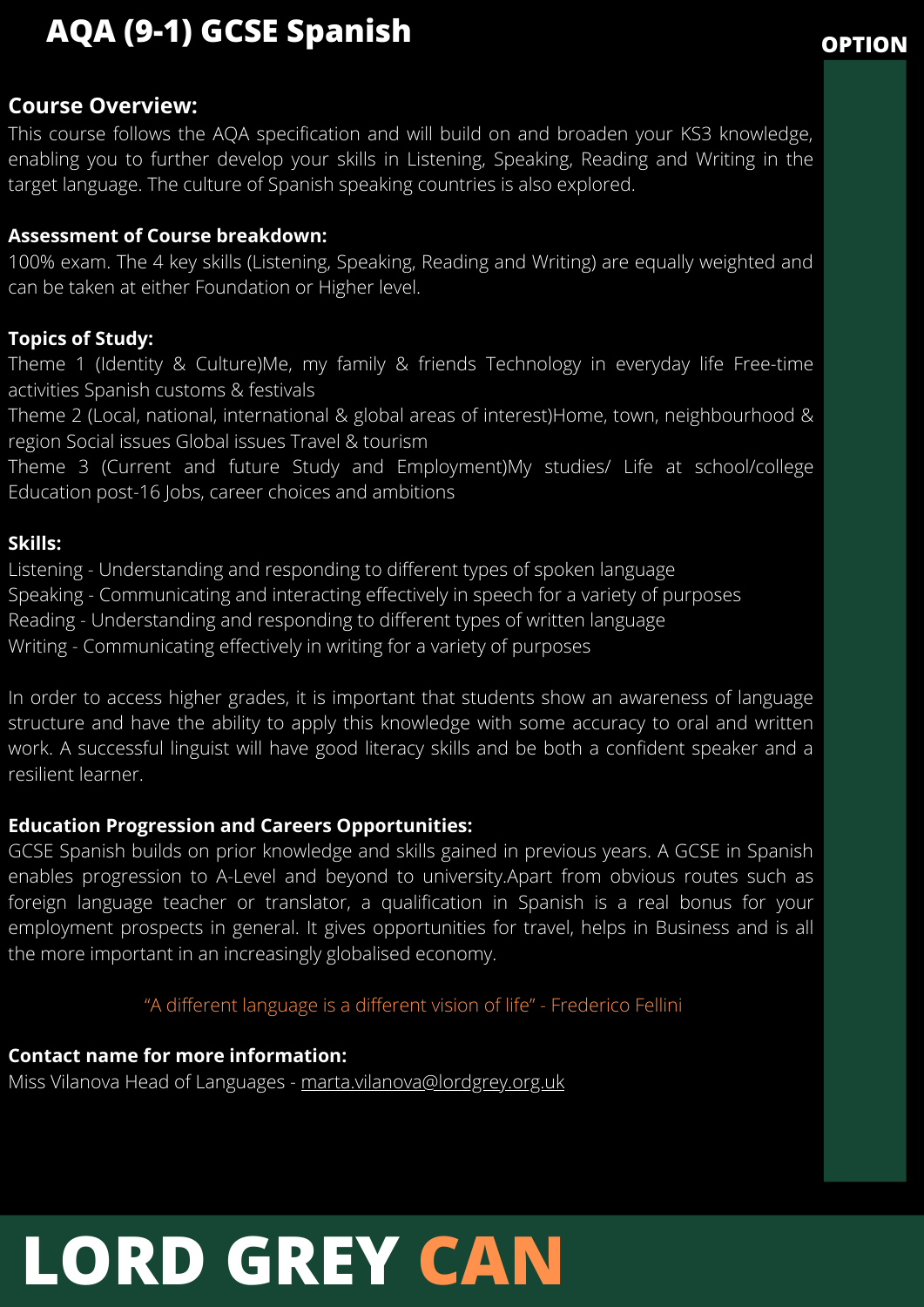



# **03 Open Choice**

## Students choose up to 2 subjects and 2 reserves (depending on how many have been chosen from the previous section.)

## A maximum of 3 subjects can be chosen across Humanities, Languages and open choice subjects.

Please note courses are subject to change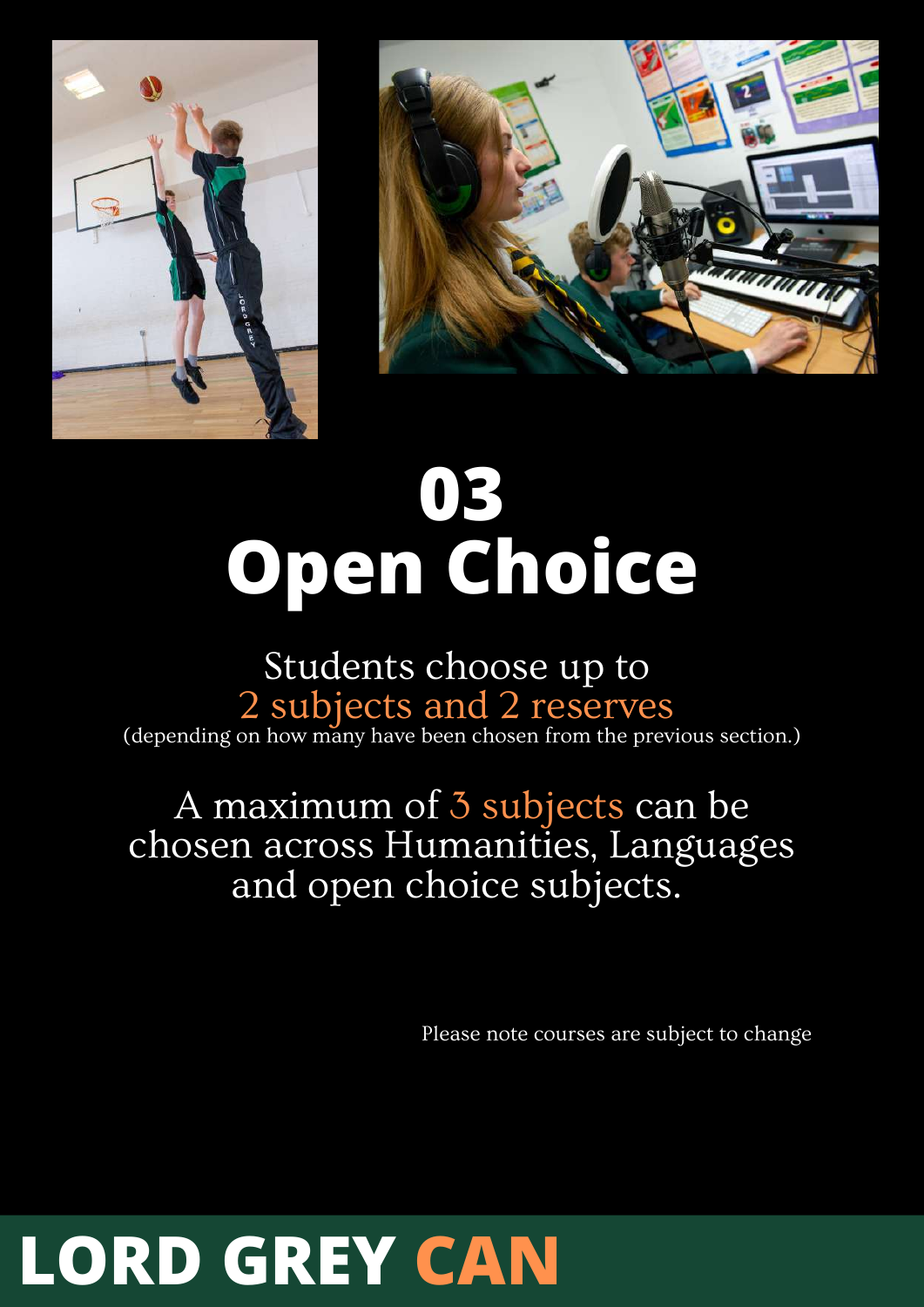## **AQA (9-1)Art Textiles OPTION**

## **Course Overview:**

This course gives you the opportunity to be creative and experimental. It is similar to the Fine Art option, but allows you the chance to explore the creation, selection, manipulation and application of a range of materials. You will learn how to use the formal elements of art effectively to communicate your ideas while exploring a wide range of different media including; felting, batik, printing, drawing, mixed media and stitching. The majority of the lessons are practical and students will learn how to develop personal and practical responses to a set theme, both in 2D and 3D. We actively encourage pupils to become independent learners, and develop their own ideas and outcomes.

## **Assessment of Course breakdown:**

60% Coursework 40% Externally Set assignment

## **Topics of Study:**

Students will use observational skills to record from sources and communicate ideas. Students will develop their ideas through investigations into artists, designers and crafts people from contemporary and historical contexts. Students will investigate the different purposes and intentions of the work made. Students will record their ideas, observations and insights as work progresses, visually as well as through written annotation, using specialist vocabulary. Students will explore the use of a range of constructed textile materials and techniques. Students will develop printed textiles using monoprint, relief print and pattern. Students will explore creative use of the tactile and physical qualities of textiles Pupils will explore a wide range of materials creating 2D and 3D outcomes. Students will realise their personal intentions through becoming resilient learners, learning from mistakes made and selecting appropriate media to create their work.

## **Education Progression and Careers Opportunities:**

Pupils can progress to take Art and Design as an A Level subject specialising in Fine Art, Photography or Textiles and progress onto a University to study Art, Architecture, Interior Design, Textiles or Photography.

## **Possible career opportunities include:**

Textile Designer, Fashion Designer, Fashion Buyer, Tailor, Interior Designer, Set Designer, Stylist, Costume Designer, Fabric manufacturer, Printmaker, Art Teacher, Artist Advertising.

## **Contact name for more information.**

Kate Harper: [kate.harper@lordgrey.org.uk](mailto:kate.harper@lordgrey.org.uk) Kate Palmer : [kate.palmer@lordgrey.org.uk](mailto:kate.palmer@lordgrey.org.uk) Dr Layden: [tim.layden@lordgrey.org.uk](mailto:tim.layden@lordgrey.org.uk)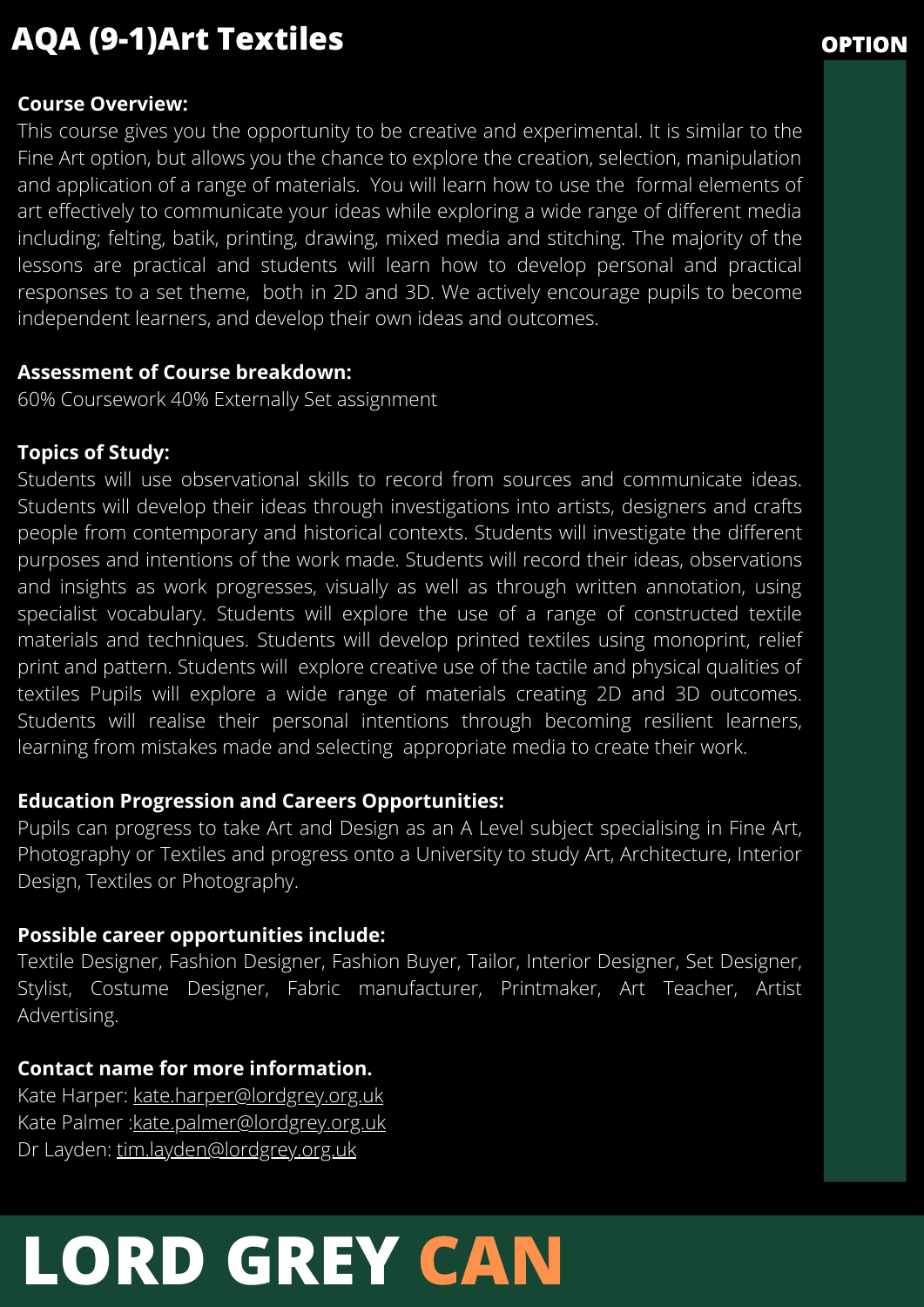## **GCSE (9 – 1) OCR Business OPTION**

## **Course Overview:**

Why Choose Business Studies? The OCR GCSE qualification is an up to date and engaging qualification that is relevant to the world of business today. This qualification equips learners with the skills & confidence to explore how different business situations affect business decisions.

## **Assessment & Topics Covered:**

The qualification is divided into two units, both examined at the end of year 11. In year 10 students study:

- Business Activity
- Marketing
- People

In year 11 students study:

- Operations (Business)
- Finance
- Influences on Business
- The Interdependent nature of business.

Students will also take PPEs, Tests and End of Topic Assessments. The team offers considerable amounts of support and one – to – one mentoring.

## **Skills & Knowledge:**

The qualification will develop students' understanding of business decision making and how to use data and information in making quantitative & qualitative decisions. Students will come to understand the role that businesses have in our lives, how businesses impact on others around them and how they can use their own powers as a consumer to influence decisions that organisations make. This qualification provides a strong basis for further study at any level.

## **Education Progression & Career Progression:**

The qualification will encourage learners to make informed choices about a wide range of further learning opportunities and career pathways as well as develop the skills that enable them to become financially and commercially aware. Many of our students continue to follow a business pathway either academically start an apprenticeship or become successful entrepreneurs.

## **Contact name for more information:**

[Leon.pennicooke@lordgrey.org.uk](mailto:Leon.pennicooke@lordgrey.org.uk)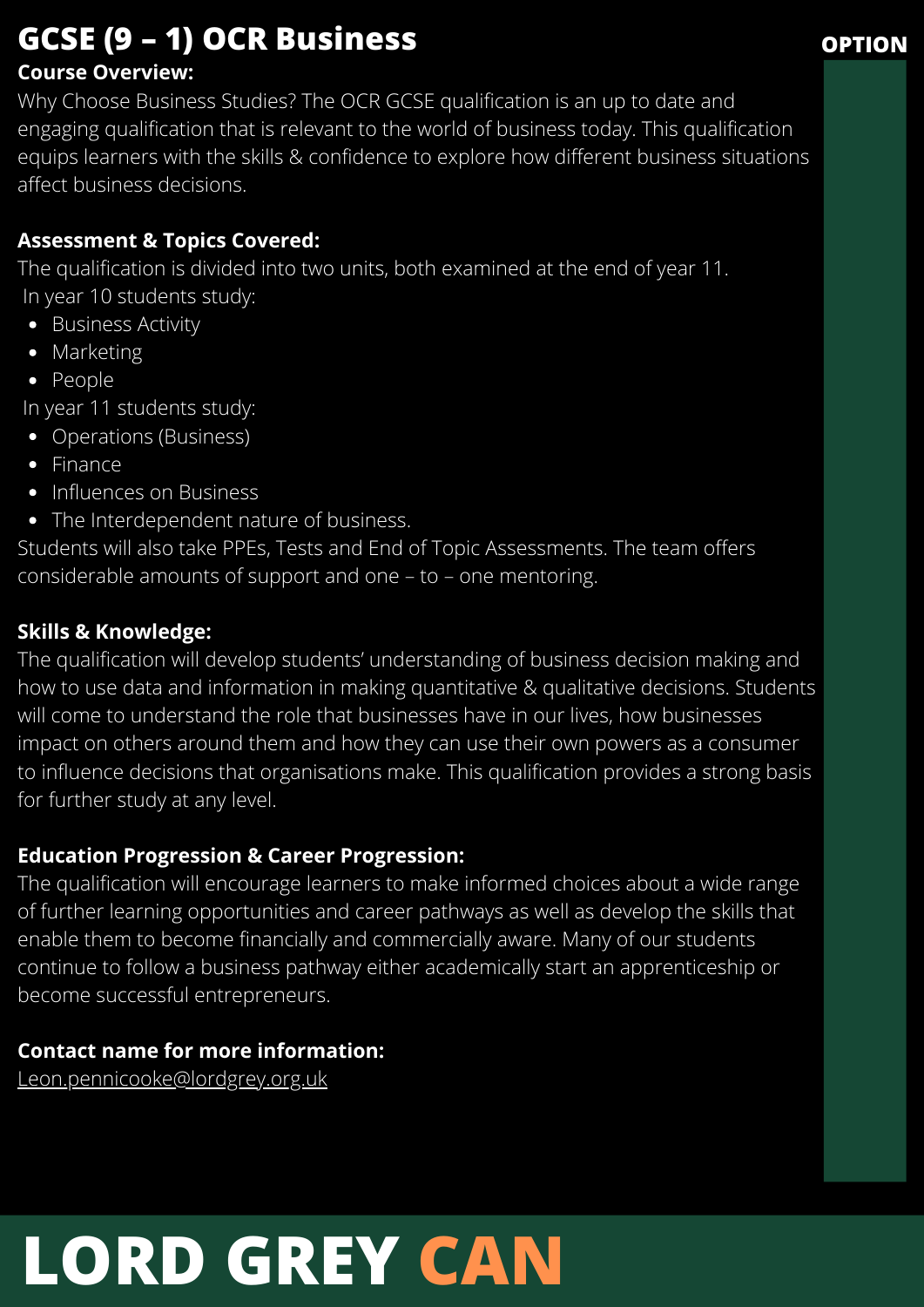## **OCR GCSE (9-1) Computer Science OPTION**

## **Course Overview:**

Relevant to the modern changing world of computing, this course is designed to boost computing skills essential for the 21st Century. Computer Science, like mathematics, underpins a huge range of subjects, and has concepts and ways of working that do not change quickly over time, including programming, algorithms and data structures. A key skill that is developed is 'computational thinking' and this offers insightful ways to view how information operates in many natural and engineered systems. Another core skill in Computer Science is computer programming which is the closest that a student can come to thinking about thinking. (a target of 4+ in Maths is preferable for entry)

## **Assessment Overview**

277/01: Computer systems This component will assess: 1.1 System architecture 1.2 Memory and storage 1.3 Computer 1.4 Network security 1.5 System software 1.6 Ethical, legal, cultural and environmental impacts of digital technology

Written paper: 1 hour and 30 minutes 50% of total GCSE 80 marks

This is a non-calculator paper. All questions are mandatory. This paper consists of multiple choice questions, short response questions and extended response questions.

277/02: Computational thinking, algorithms and programming. This component will assess: 2.1 Algorithms 2.2 Programming fundamentals 2.3 Producing robust programs 2.4 Boolean logic 2.5 Programming languages and Integrated Development Environments

Written paper: 1 hour and 30 minutes 50% of total GCSE 80 marks

This is a non-calculator paper. This paper has two sections: Section A and Section B. Students must answer both sections. All questions are mandatory.

## **Education Progression and Careers Opportunities:**

A/AS Level Computer Science; Cambridge Technicals in Digital Media; Cambridge Technicals in IT or Level 2/ Level 3 Apprenticeship

Future Jobs: Cyber Protection Officer, Social Media Manager, E-commerce Manager, Games Developer, Robotics Programmer

## **Contact name for more information:**

Mr. Pennicooke - [leon.pennicooke@lordgrey.org.uk](mailto:Leon.pennicooke@lordgrey.org.uk)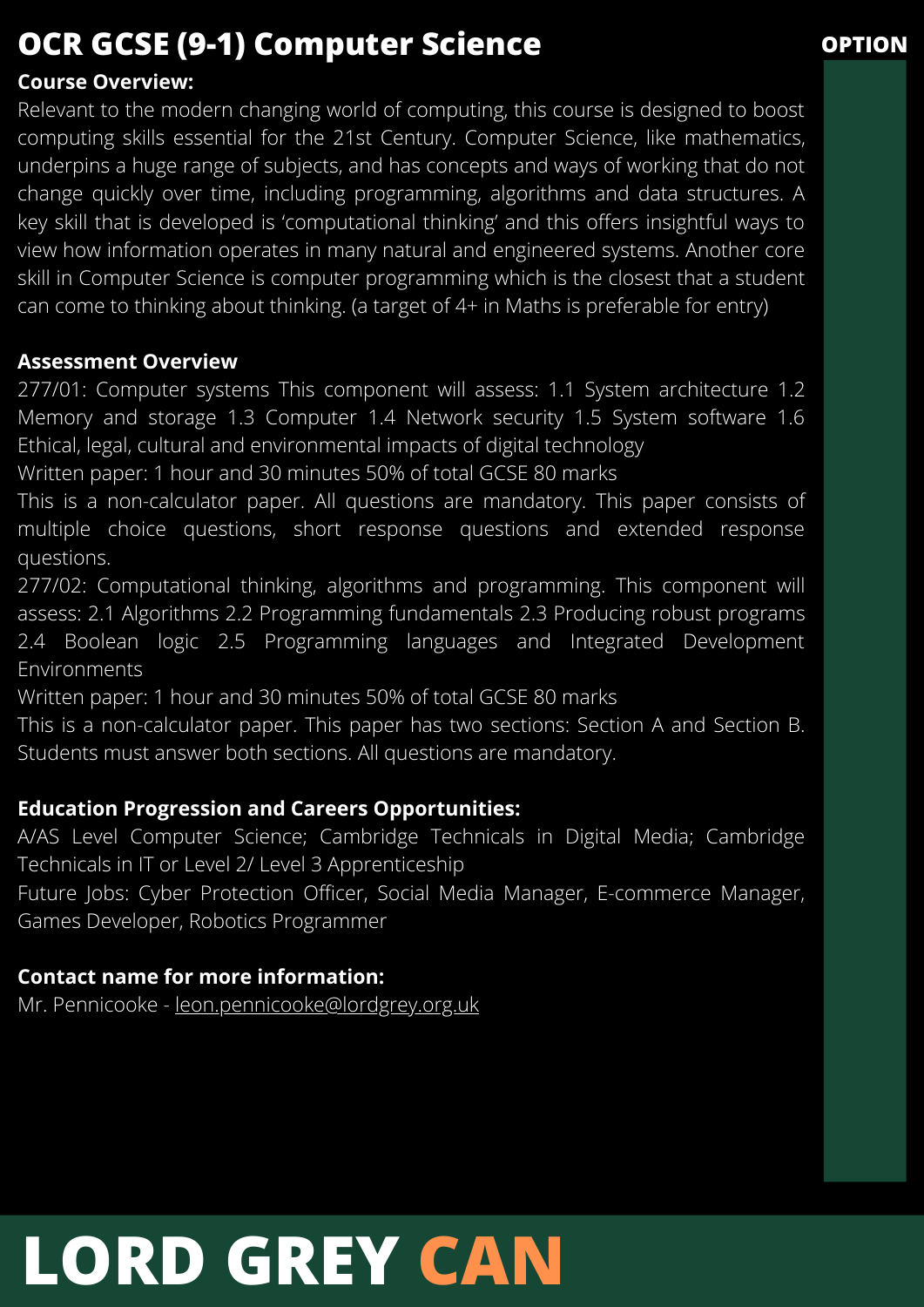## **Edexcel (1-9) GCSE 3D Ceramics OPTION**

## **Course Overview:**

This course is ideal for pupils who have lots of ideas; are creative; love making things in 3D but may struggle with some aspects of 2D Art or Design Technology. Students will learn how to use a wide range of ceramic techniques and make a range of clay responses. The majority of the lessons are practical and students will learn how to develop personal responses to a set theme using a range of techniques, including throwing a pot on a wheel. You do not have to be the best at drawing, but you must like making things and be creative. We actively encourage pupils to become independent learners, and develop their own ideas.

## **Assessment of Course breakdown:**

60% Coursework 40% ESA

## **Topics of Study:**

Students will use observational skills to record from sources and communicate ideas. Students will develop their ideas through investigations into artists, designers and craftspeople from contemporary and historical contexts. Pupils will investigate the different purposes and intentions of the work made. They will create a range of ceramic work using both form and surface quality/texture. They will explore and develop skills in a range of ceramic materials, tools and techniques such as modelling, casting, throwing and hand building, glazing, surface decoration/texture and firing. Students will record their ideas, observations and insights as work progresses, visually as well as through written annotation, using specialist vocabulary.Students will actively engage in the creative process of ceramics in order to develop independent learners, and critical and reflective thinkers with enquiring minds.

## **Education Progression and Careers Opportunities:**

Ceramics can be studied at degree level. You could go on to study ceramics as a BTEC, Diploma and move up to a degree in 3D Design and Craft. Possible careers include: Ceramic Designer; Teacher; Artist; Ceramicist; Domestic or commercial tableware and kitchenware maker; Model maker; Sculptor.

## **Contact name for more information:**

Kate Harper : [kate.harper@lordgrey.org.uk](mailto:kate.harper@lordgrey.org.uk)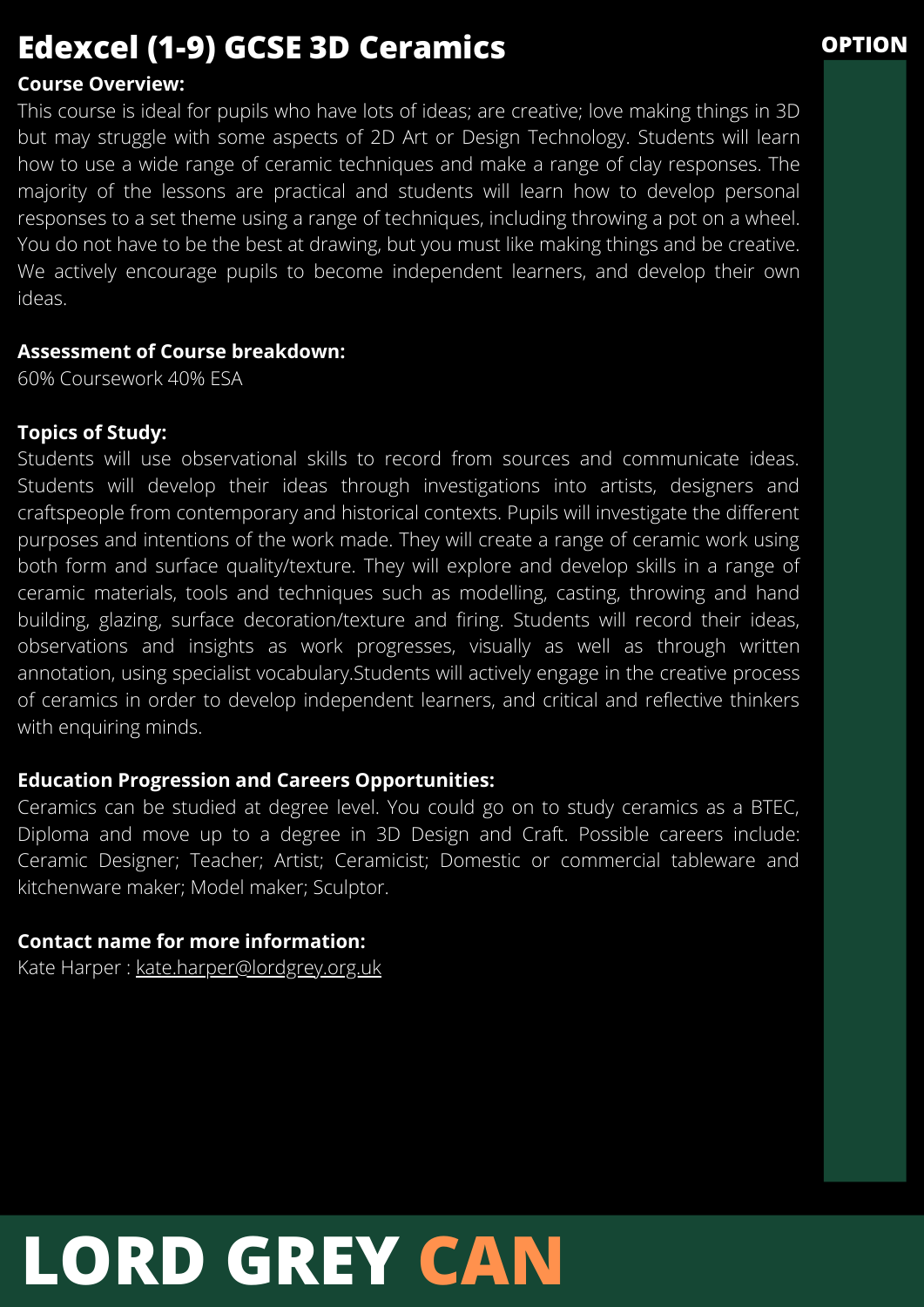## **NCFE CACHE Level 2 Technical Award in Child Development**

## **OPTION**

### **Course Overview:**

This qualification provides the opportunity to gain a vocaional qualification, equivalent to one GCSE, which gives an introduction to the child development and care sector. It includes: knowledge and understanding of child development and well-being necessary for working with children, age 0-5 years in a variety of settings• an understanding of roles and responsibilities when working in a setting, an understanding of equality and diversity within a childcare setting, a basic understanding of the stages and sequence of child development, an introduction to observing children and how it supports development.

### **Assessment of Course breakdown:**

Learners are required to complete and achieve all three components in the qualification. Mandatory Unit 01 - Internally assessed: An introduction to working with children aged 0-5 years Mandatory Unit 02- Internally assessed: Development and well-being 0-5 years Mandatory Unit 03- Externally assessed: Child care and development 0-5 years

### **Topics of Study:**

Unit 1 - An introduction to working with children aged 0-5 years. This is an introductory unit designed to give an overview of the types of settings and local provision for children. Students will learn how to prepare for working in settings and the responsibilities of early years workers. Assessment is via an internally assessed graded A\*-D Assessment Task. It will be based on how to prepare for a work placement with 0-5 year olds

Unit 2 - Development and well-being 0-5 years. This unit focuses on holistic development and factors that affect development. Students will be introduced to ways of observing children so that you can support development through appropriate activities and care routines. Students will also learn how to work with children when they move from one setting to another. Assessment is via an internally assessed graded A\*-D Assessment Task . It will be based on how an early years worker can promote progress and development of children.

Unit 3 - Childcare and development 0-5 years. This unit will assess your knowledge about the development of children aged 0-5 years. Students will be expected to know about the different types of care settings and your responsibilities if you were learning how to work with children. Students need to show that you understand how children develop, what can affect their development and the individual needs they may have. Students need to show that you know ways to care for them and simple activities that help them to develop in a healthy and safe way. Assessment is via an externally assessed Synoptic Multiple Choice Paper graded A\*-D. The content will be based on what you have learnt in Unit 1 and Unit 2.

### **Education Progression and Careers Opportunities:**

Nursery Practitioner, Pre-school Assistant, Playgroup Assistant, Room Leader/Supervisor, Nursery Supervisor, Nursery Nurse, Pre-School Leader, Early Years Initial Teacher training leads to becoming an Early Years Teacher.

### **Contact name for more information:**

Jo May: [joanne.may@lordgrey.org.uk](mailto:joanne.may@lordgrey.org.uk)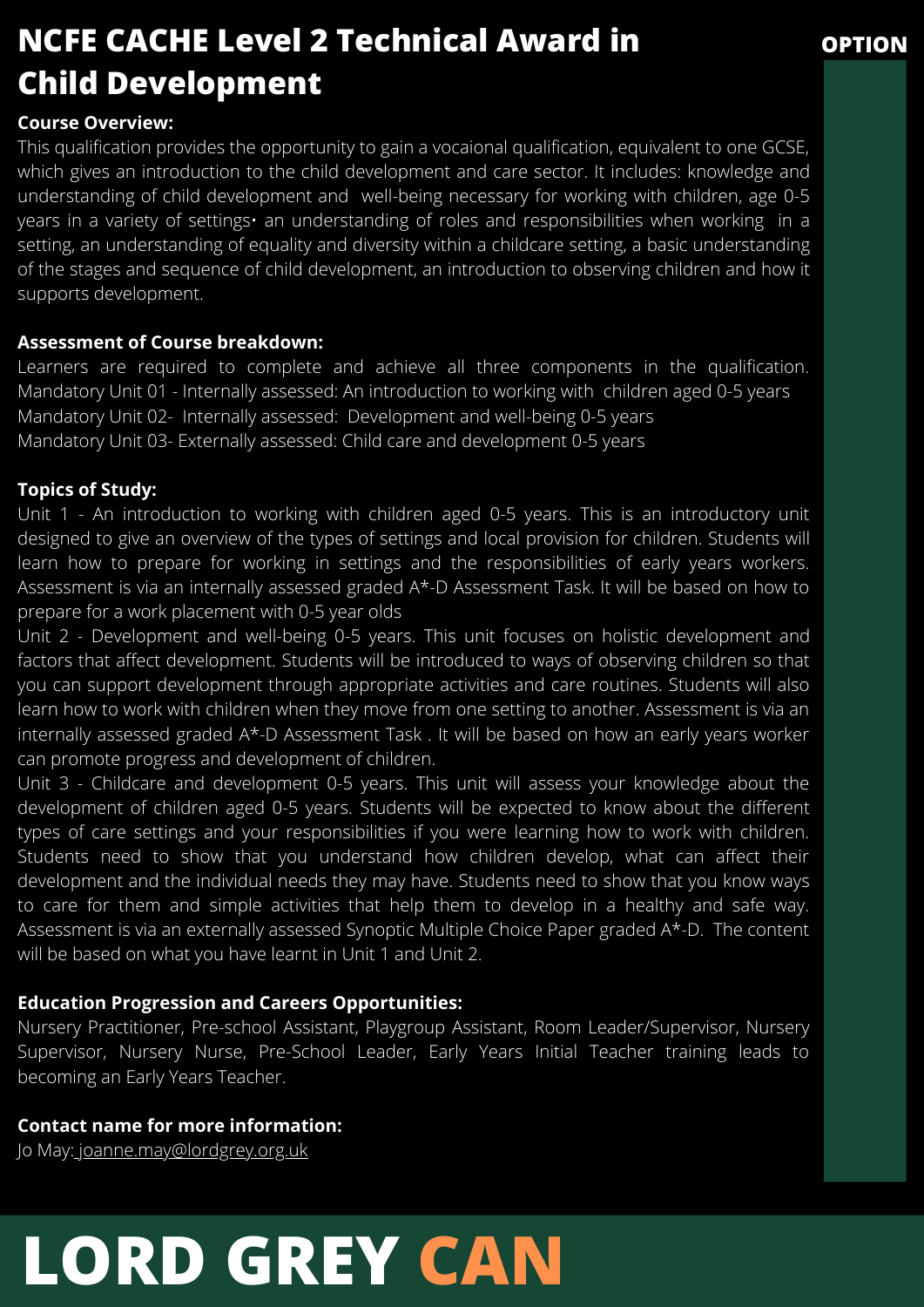## **Edexcel (9-1) GCSE Fine Art OPTION**

## **Course Overview:**

This course allows you to visually record personal experiences, thoughts and feelings, as well as learning to observe and record people, places and things. You will learn how to use the formal elements of art effectively, through exploring a wide range of different media including; drawing, printing, painting, mixed media, sculpture and clay. The majority of the lessons are practical and students will learn how to develop personal responses to a set theme both in 2D and 3D. We actively encourage pupils to become independent learners, and develop their own ideas, opinions and voice.

## **Assessment of Course breakdown:**

60% Coursework 40% Externally Set assignment

## **Topics of Study:**

Students will acquire and develop technical skills through working with a broad range of media, materials, techniques and processes. Students will develop their ideas through investigations into artists, designers and craftspeople from contemporary and historical contexts. Pupils will investigate the different purposes and intentions of the work made. Students will refine their ideas as work progresses through experimentation with a range of media. Students will develop their use of the formal elements; colour, line, form, tone and texture. Students will record their ideas, observations and insights as work progresses, visually as well as through written annotation, using specialist vocabulary. Students will realise their personal intentions through becoming resilient learners, learning from mistakes made and selecting an appropriate media to create their work. Students will actively engage in the creative process of art and design in order to develop as effective and independent learners, and critical and reflective thinkers with enquiring minds. The majority of the lessons are practical, with students able to select the media they want to work in.

## **Education Progression and Careers Opportunities:**

Pupils can progress to take Art as an A Level subject, either in Fine Art, Photography or Textiles and progress onto a University to study Art, Architecture, Interior Design, Textiles or Photography. This creative industries is one of the fastest growing sector, jobs include: Fine Artist, Set Designer for Films/TV/Theatre, Interior Designer, Stone Mason, Illustrator, Ceramicist, Printmaker, Art Dealer, Art Critic, Designer, Art Teacher, Advertising, Journalism, Graphic Designer, Architect, Restoration Work, Visual Merchandisers, Buyers.

## **Contact name for more information:**

Kate Harper: [kate.harper@lordgrey.org.uk](mailto:kate.harper@lordgrey.org.uk)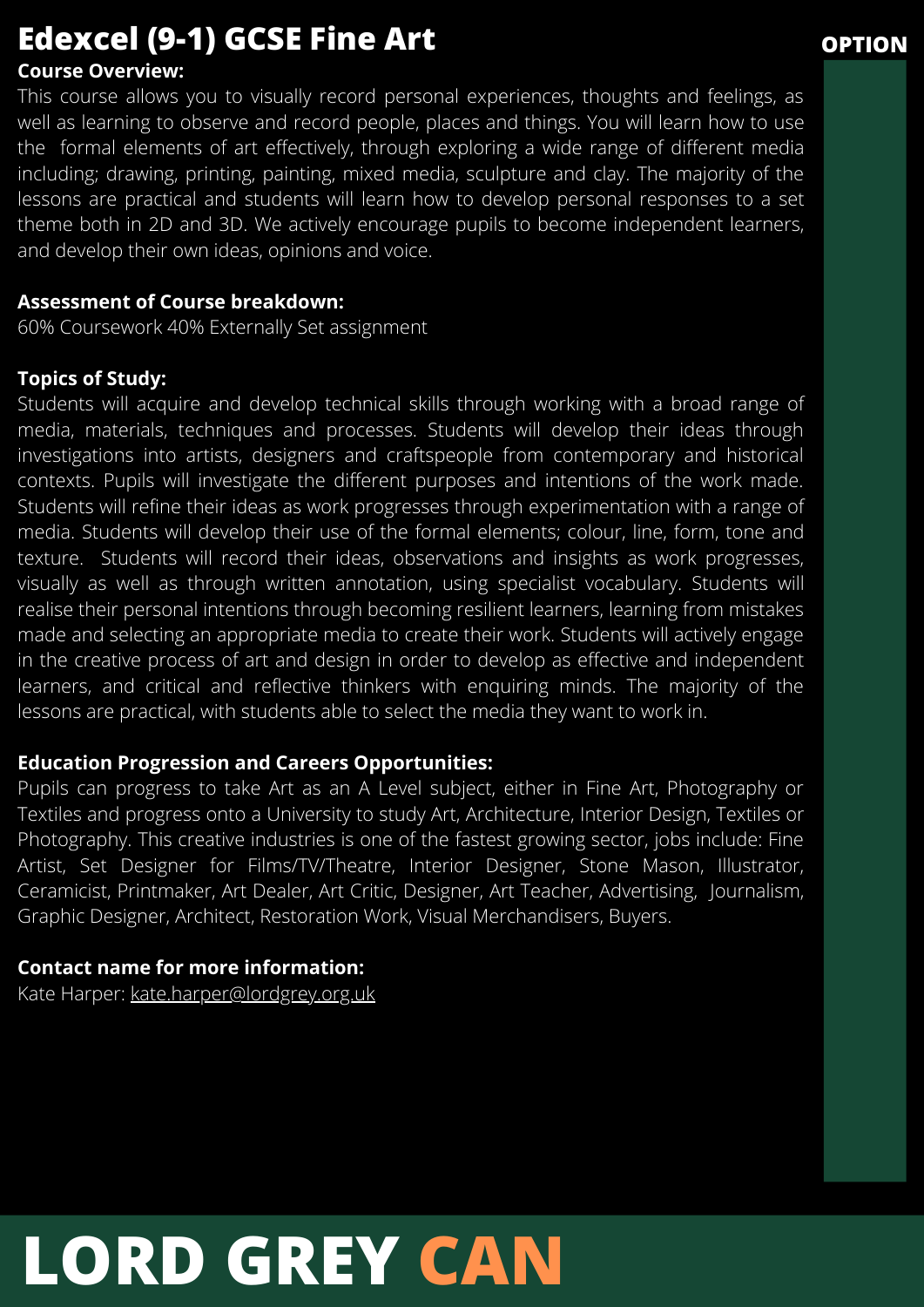## **AQA (9-1) GCSE Dance OPTION**

The GCSE Dance course is a fantastic, inspiring and exciting course that enables students to cover a range of aspects within the curriculum of Dance. The course focuses on Performance, Choreography and Dance Appreciation. Over the two years of study students will; Develop their technique and performance skills by learning and performing solo pieces as well as group performance pieces, specifically a duet/trio performance during Year 11. They will develop skills as choreographers and learn how to choreograph dance pieces for both solos and groups. Lastly they will develop their knowledge of the GCSE Dance Anthology of the six professional works studied during the course.

### **Assessment of Course breakdown:**

The course is split into two main components, Students must complete both assessment components.

Component One; Performance & Choreography 60% and Component Two; Dance Appreciation 40%.

Component One -

PERFORMANCE- Students will learn two set phrases choreographed by AQA (the exam board) and taught by the teacher. Each student will perform two set solo performances that are assessed by the Head of Dance and moderated externally. In addition to this, along with the teacher, students will create and perform a duet or a trio performance piece that is assessed by the Head of Dance and moderated externally. All three performance pieces will see the students marked on both their technical skills, physical skills and their expressive skills.

**CHOREOGRAPHY-** Students will create either a solo or a group choreography that explores a stimulus which is provided by AQA (the exam board). The students will adopt the role of 'choreographer' and submit a creative interpretation of their chosen stimulus. This is assessed by the Head of Dance and moderated externally.

### **Component Two; Dance Appreciation**

This is a 1.5 hour written paper which assesses the student's ability to: show knowledge and understanding of choreographic processes, show knowledge and understanding of performance skills, critically appreciate their own work and critically appreciate professional works.

### **Topics of Study: (Subjects, Content, Skills & Knowledge)**

Contemporary Dance Technique, Physical Dance Skills & Attributes, Technical Dance Skills, Mental Skills & Attributes, Safe Working Dance Practices, Knowledge Understanding & Skills for Choreography, Knowledge and Understanding of Critical Appreciation of Own Work, Critical Appreciation of Professional Set Works, Knowledge and Understanding for Critical Appreciation of Professional Set Works.

### **Education Progression and Careers Opportunities:**

A Level Dance, BTEC Performing Arts; Dance Pathway, Level 3 Dance Diploma, Level 3 Diploma for Dance Teaching Assistants, Dance Degree, Dance, Performance & Teaching Degree, Performing Arts Degree, Musical Theatre Degree, Professional Dancer, Dance Artist, Choreographer, Music Video Dancer, Dance Fitness Instructor, Dance Medicine Specialist, Dance Teacher.

### C**ontact name for more information:**

Sophie Kean, Head of Dance: [sophie.kean@lordgrey.org.uk](mailto:sophie.kean@lordgrey.org.uk)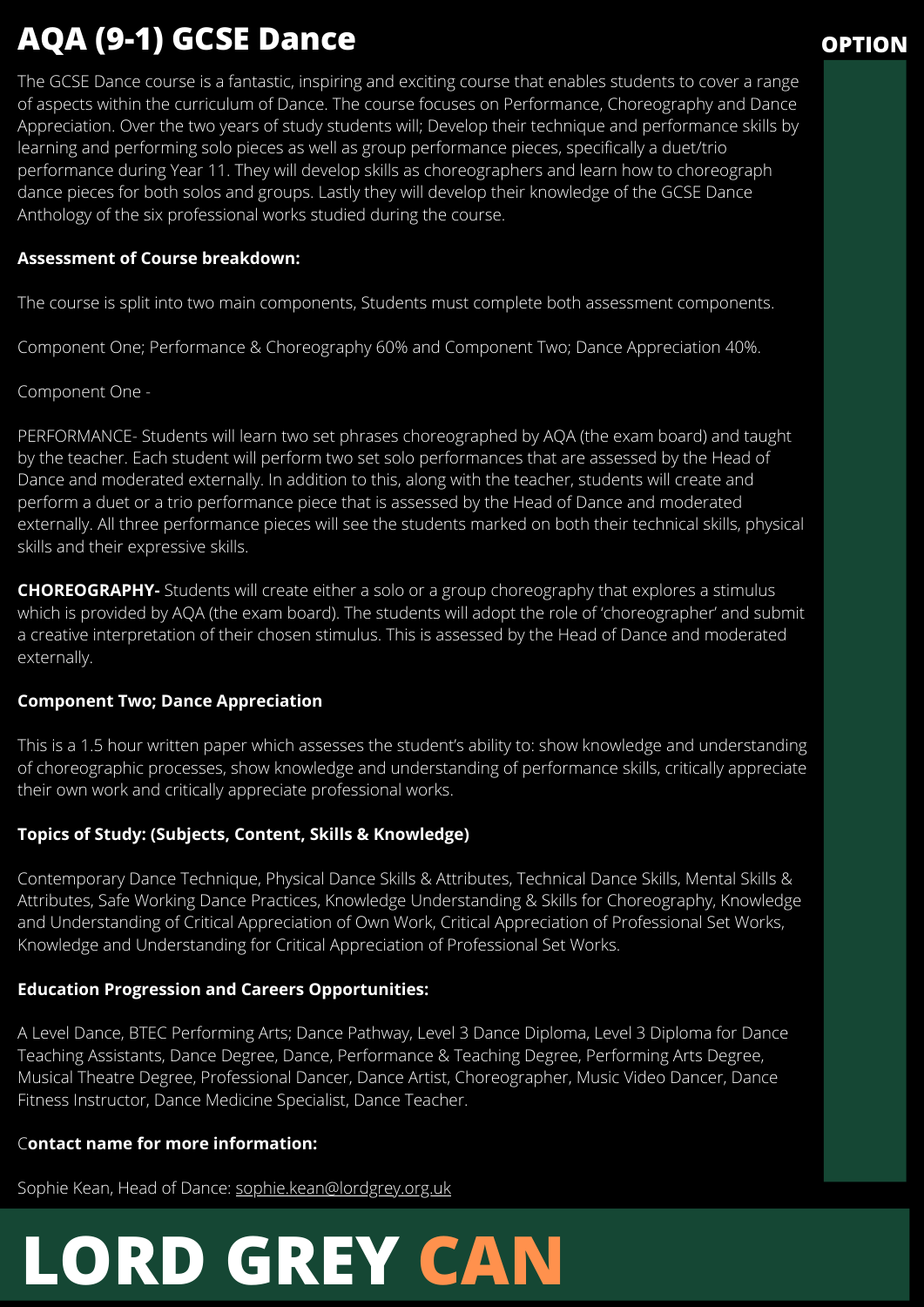## **AQA** (9-1) **GCSE Design and Technology OPTION**

## **Course Overview:**

A GCSE course in Design and Technology offers an opportunity for candidates to learn and develop skills in working with new materials, processes and technologies such as 3D printing and laser cutting, as well as more established design studio practices. Students will develop their creativity and learn how to identify and solve real problems by designing and making products or systems in a wide range of contexts, relating to their personal interests.

## **Assessment of Course breakdown:**

Non-exam assessment (NEA): Students will produce a prototype and a portfolio of evidence it will be marked by teachers and moderated by AQA

- 30–35 hours approx
- 100 marks
- 50% of GCSE

Written exam: Students will take a written exam at the end of the course. It will be marked by AQA. The exam will test a broad range of design, make and technical principles that students will have explored throughout the course.

- 2 hours
- 100 marks
- 50% of GCSE

## **Topics of Study:**

During the first year of the course students will learn how to work with a range of materials and components including wood, plastics, mechanisms electronic, smart materials and new technologies such as laser cutting and 3D printing. Pupils will also develop a broad understanding of various computer aided design programs including 2D Design, Google Sketch Up and the industry standard Adobe Photoshop and Illustrator. Using their knowledge of these practices and materials students will design and make a range of exciting products. Projects may include furniture design, mechanical toys or devices and electrical products such radio design and lighting. At the end of year 10 pupils will be set a design challenge and will get to choose what they want to design and make. Design and Technology develops pupils' interdisciplinary skills, all six of the key skills, and their capacity for imaginative, innovative thinking, creativity and independence.

## **Education Progression and Careers Opportunities:**

Upon completion, learners can progress to A-level Design and Technology or they may want to consider other Level 3 vocational qualifications such as BTEC Level 3. Studying a GCSE in Design & Technology, can lead you onto a creative and expressive career route, or a more Technological, Mathematical or Scientific Route. A career in this field can include: Engineering, Motor Vehicle – Technology And Repair, Automotive Design, Architecture, Carpentry, Building And Construction, Creative Arts, Interior Design, Graphic Design, Product & Industrial Design.

## **Contact name for more information:**

Ms Brown [melody.brown@lordgrey.org.uk](mailto:melody.brown@lordgrey.org.uk) Ms Lloyd [megan.lloyd@lordgrey.org.uk](mailto:megan.lloyd@lordgrey.org.uk)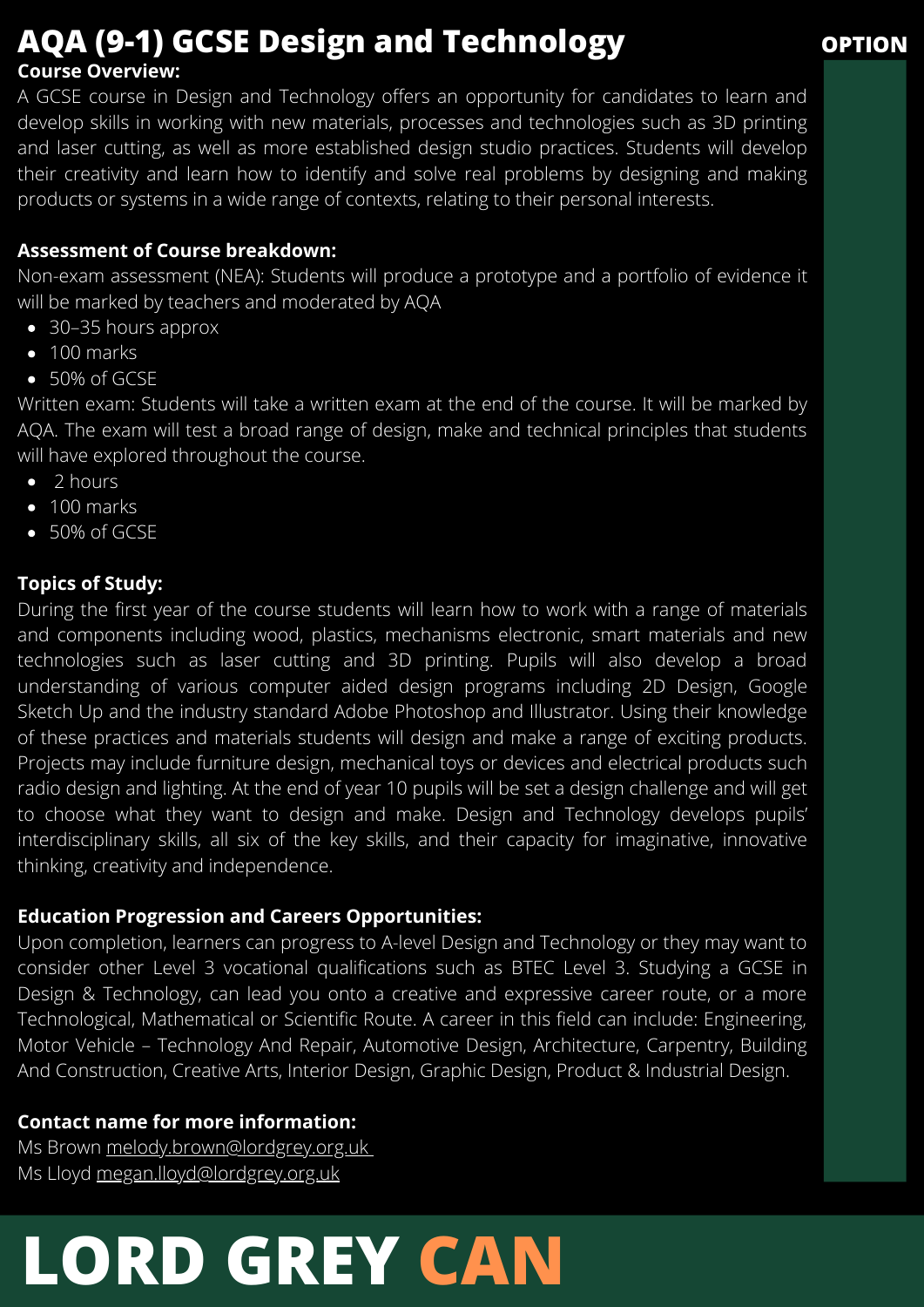## **Edexcel (9-1) GCSE Drama OPTION**

## **Course Overview:**

GCSE Drama is an exciting, inspiring and practical course which promotes involvement in and enjoyment of drama as performers and/or designers. Additionally, it provides opportunities to attend live theatre performances and to develop skills as informed and thoughtful audience members. In Year 11, students will complete the remaining components in order to achieve their GCSE. Students will participate in the performance of an extract from a play text and demonstrate their knowledge and understanding of drama, including their ability to interpret texts for performance, in a written examination.

## **Assessment of Course breakdown:**

Component 1: Devising Component 2:Performance from a Text Component 3: Theatre Makers in Practice

## **Topics of Study:**

Component 1; Devising (NEA) (40%) Students are required to devise a piece of original drama from a chosen stimulus. They have ownership on the character and the storyline of the piece. This is internally examined and externally moderated.

Component 2: Performance from a Text (20%)Students are required to participate in a performance from a text. They must work in groups to realise two 10 minute key extracts. The performance is externally assessed by a visiting examiner.

Component 3: Theatre Makers in Practice (40%)This component is a written examination of 1 hour 30 minutes. Students need to demonstrate their knowledge and understanding of how drama and theatre is developed and performed through the study of a performance text and through responding to live theatre.

The exam consists of two sections: Section A: Bringing Texts to Life- Students will study one complete play text and consider how the text is constructed and how performances create meaning. Section B: Live Theatre Evaluation. Students are required to analyse and evaluate one piece of live theatre viewed during the course. Students must consider the role of the actor, designer, director and the reaction and response from the audience.

## **Education Progression and Careers Opportunities:**

Theatre Manager, Actor, Teaching, Events Manager, Journalist, Marketing, Designer, Musical Theatre Producer. To find out more visit; <https://qualifications.pearson.com/en/qualifications/edexcel-gcses/drama-2016.html>

## **Contact name for more information:**

Mia Smithers: [mia.smithers@lordgrey.org.uk](mailto:mia.smithers@lordgrey.org.uk)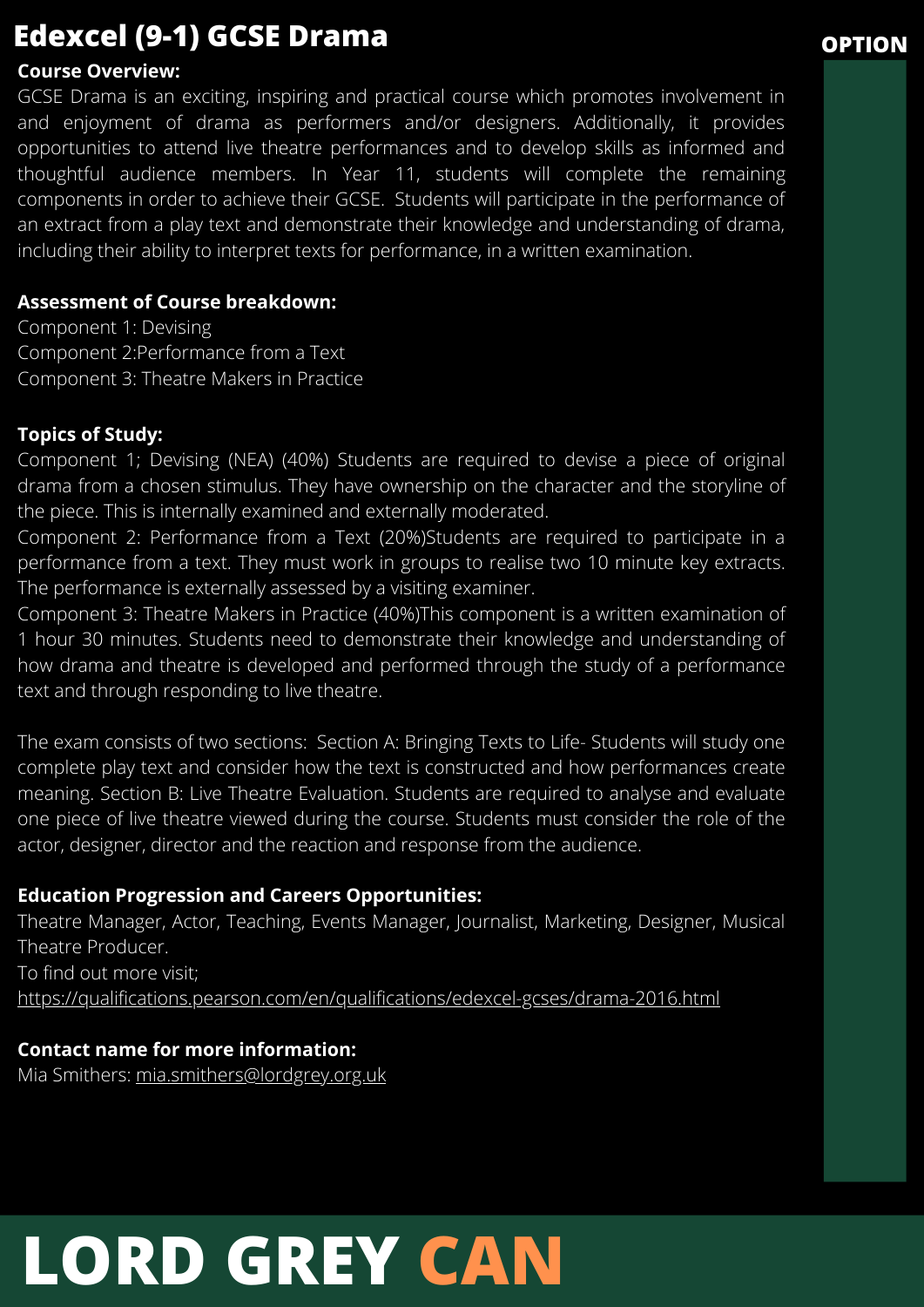## **Course Overview: AQA (9-1) GCSE Food and Nutrition OPTION**

If you have enjoyed your Food Technology lessons then this is a good choice for you. This course will focus on the science of the food - developing knowledge and understanding of the nutritional content and properties of food. You will apply this knowledge to your own menu creations and the dishes you cook. There is a focus on developing high end kitchen skills which include working with pastry. This course will help develop knowledge, understanding and skills in the kitchen. At the end of this course you will be able to cook a wide range of dishes and be able to adapt recipes to create a balanced and nutritious meal.

## **Assessment of Course breakdown:**

The course is broken down into 2 sections Exam (50% of the course) This is externally assessed.

Non Exam Assessment (NEA) worth 50% of the course. The NEA is split into 2 investigation (15% of overall qualification) and practical (35% of overall qualification)

## **Topics of Study:**

Food preparation skills Food, Nutrition and Health Food ScienceFood Safety Food Choice Food Provenance

## **Education Progression and Careers Opportunities:**

Level 3 vocational qualifications, such as BTEC Nationals, specifically the Pearson BTEC Level 3 in Hospitality, Related academic qualifications, Employment within the food industry such as chef.

## **Contact name for more information:**

Rachael Reid: [rachael.reid@lordgrey.org.uk](mailto:rachael.reid@lordgrey.org.uk)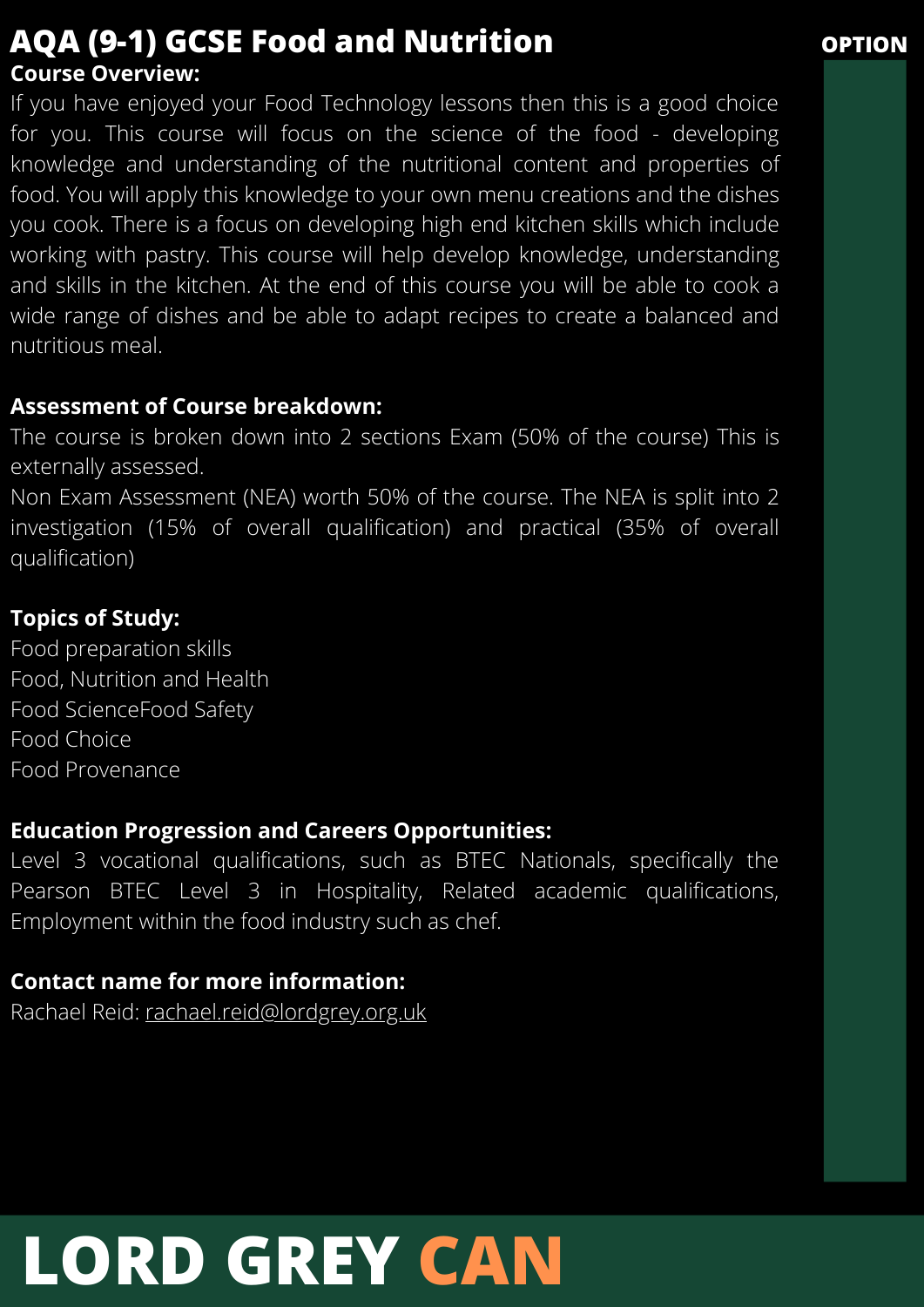## **Pearson BTEC Level 1/2 Tech Award Health and Social Care**

The Pearson BTEC Level 1/Level 2 Tech Award in Health and Social Care is for learners who want to acquire sectorspecific applied knowledge through vocational contexts by studying human lifespan development, health and social care services and values, and health and wellbeing as part of their Key Stage 4 learning. The qualification will appeal to learners who wish to pursue a career in the health and social care sector or progress onto further study. This qualification is designed to match the rigour and challenge of GCSE study. The qualification is graded at level 1 pass/merit/distinction and level 2 pass/merit/distinction/distinction\* (equivalent to GCSE grades1 to 8.5).

### **Assessment of Course breakdown:**

Learners are required to complete and achieve all three components in the qualification.

- 1 Human Lifespan Development
- 2 Health and Social Care Services and Values
- 3 Health and Wellbeing

### **Topics of Study:**

**Component 1** – Human Lifespan and Development. Learners will study how people grow and develop over the course of their life, from infancy to old age, this includes physical,

intellectual, emotional and social development. Learners will also understand how individuals can be affected by life events, and the sources of support that can help them. This is an internally assessed, externally moderated component. Learners will have 6 hours to complete this assignment within lesson time. This assessment is worth 30% of the overall final grade.

**Component 2** – Health and Social Care Services and Values. This component will give learners an understanding of health and social care services. Learners will also study the skills, attributes and values required when giving care. These skills, attributes and values are important because they enable people who use health and social care services to get the care they need and to be protected from different sorts of harm. This is an internally assessed, externally moderated component. Learners will have 6 hours to complete this assignment within lesson time. This assessment is worth 30% of the overall final grade.

**Component 3** – Health and Wellbeing. In this component, learner will look at the factors that can have a positive or negative influence on a person's health and wellbeing. Learners will learn to interpret physiological and lifestyle indicators and what they mean for someone's state of health. Learners will then learn how this information is used to recommend appropriate actions for improving a person's health and wellbeing. Additionally, learners will explore the difficulties an individual may face when trying to make these changes. This is an externally assessed unit, worth 40% of the overall final grade. Learners will have 2 hours to complete the 60 mark paper in exam conditions.

### **Education Progression and Careers Opportunities:**

Level 3 Qualifications in: Early Years, Childcare and Education Health and Social Care Health Science

Career opportunities include: Nurse, Social Work, Midwife, Support Worker, Childcare, Youth and Community Work, GP, Dietician, Physiotherapist, Teacher, Paramedic, Occupational Therapist, Speech and Language Therapist and many more!

Contact name for more information: Jo May: [joanne.may@lordgrey.org.uk](mailto:joanne.may@lordgrey.org.uk)

## **LORD GREY CAN**

**OPTION**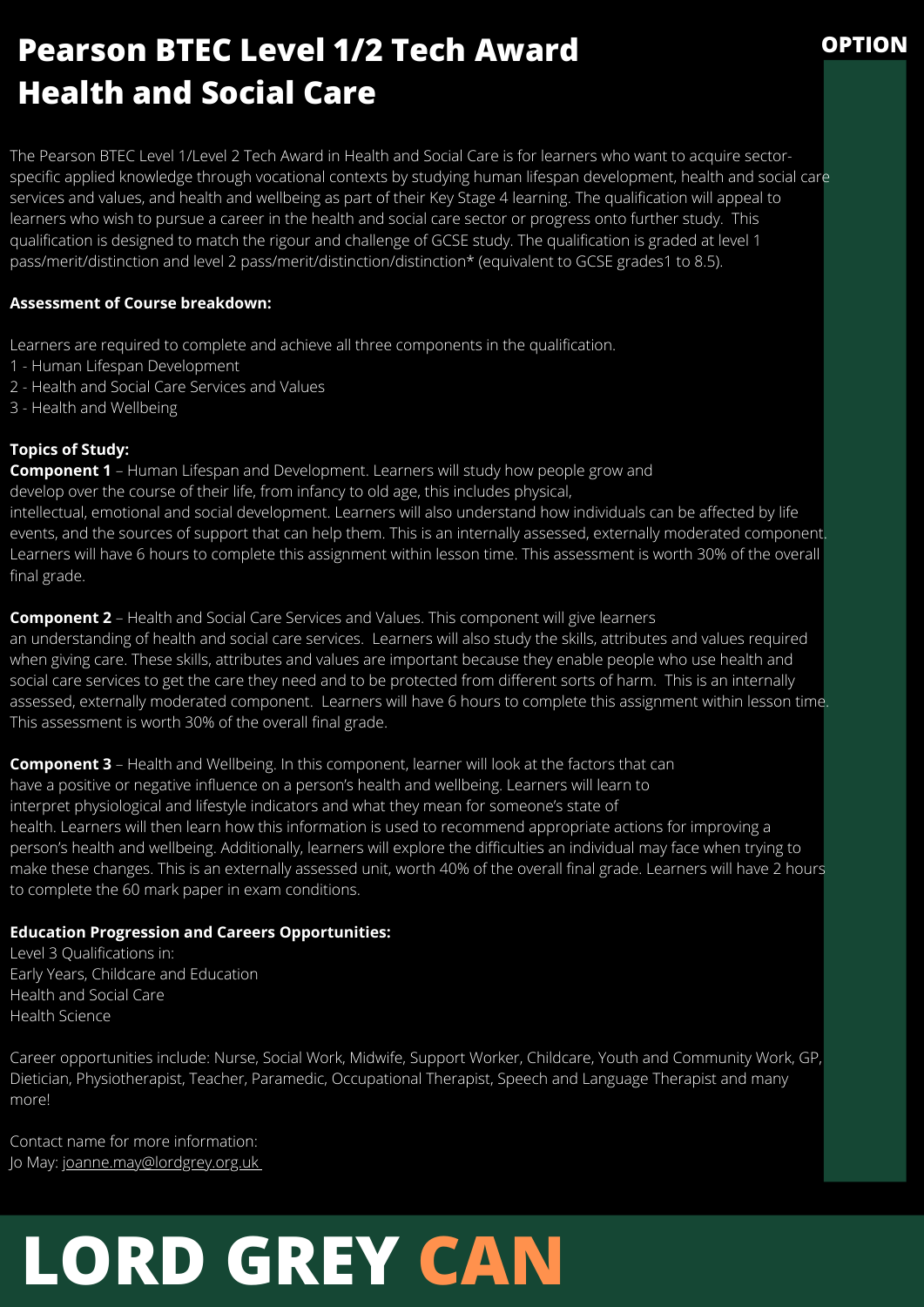## **WJEC** Level 1/2 Hospitality **CONSUMPTION**

## **Course Overview:**

This is a course that will introduce you to the hospitality industry, one of the largest industries in this country, providing a stepping stone into further training and career opportunities. This course is predominantly coursework based with the opportunity to develop practical skills and competence within the kitchen environment. This is an ideal course for you if you enjoy the practical skill of cooking. .You will learn all about one of the most vibrant industries in the UK

## **You will undertake a range of units which include:**

Exploring the hospitality industry Find out about the industry and what you can do Develop a range of practical skills Increase confidence, self esteem and independence

You do not need to have much experience in cooking but you will need to have a passion to learn and develop these skills.

## **Assessment of Course breakdown:**

1 unit is externally assessed with the opportunity to re-sit this unit once. (40% of the course)

1 unit is internally assessed and moderated (60% of the course)

## **Topics of Study:**

Unit 1 - The Hospitality and Catering Industry. (external exam)

Unit 2 - Hospitality and Catering in Action (internal assessment)

## **Education Progression and Careers Opportunities:**

The WJEC Level 1/2 Hospitality provides the skills, knowledge and understanding for level 2 learners to progress to:other Level 2 Vocational Qualifications or Level 3 vocational qualifications, such as BTEC Nationals.

## **Future Opportunities and Careers:**

Employment within the hospitality industry for example, working in junior roles such as Assistant Chef, Waiter/Waitress, Hotel Porter, Assistant Front-of-House Staff, Temporary Events/Matchday Hospitality Staff, Concessions Catering Assistants, Fast Food Servers, etc or Apprenticeships in Hospitality and Catering. Learners who achieve the qualification at Level 1 may progress to related level 2 vocational or academic qualifications, such as BTECs or GCSEs.

Contact name for more information: Rachael Reid - [rachael.reid@lordgrey.org.uk](mailto:rachael.reid@lordgrey.org.uk)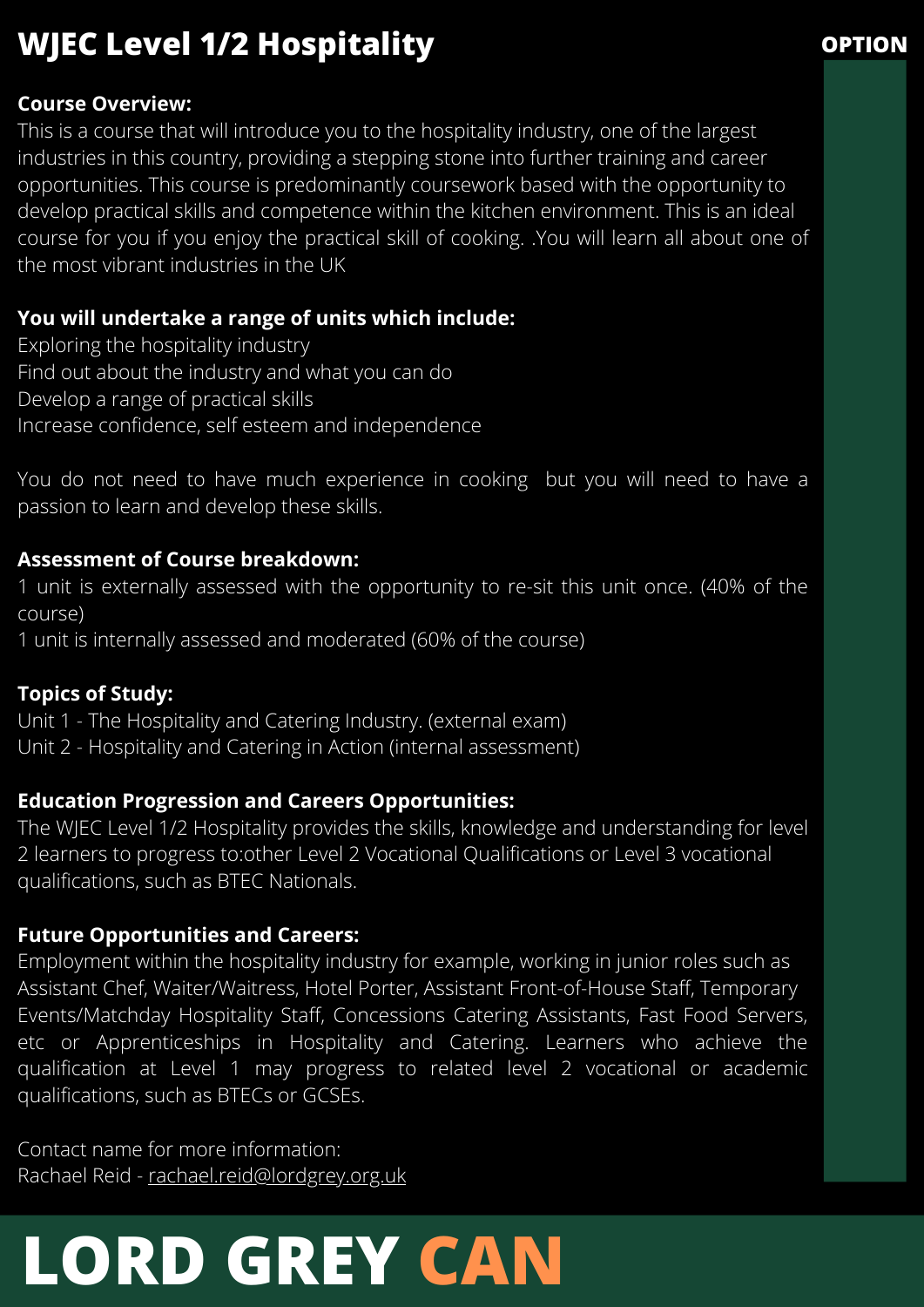## **OCR Cambridge National in (IT) Creative iMedia Level 1/2**

## **Course overview:**

Cambridge Nationals in Creative iMedia are media sector-focused, including film, animation and graphics and have IT at their heart. They provide knowledge in a number of key areas in this field from pre-production skills to digital animation. What will I learn?

**OPTION**

R081: Pre-production skills – This unit will enable learners to understand pre-production skills used in the creative and digital media sector. It will develop their understanding of the client brief, time frames, deadlines and preparation techniques that form part of the planning and creation process.

R082: Creating digital graphics – The aim of this unit is for learners to understand the basics of digital graphics editing. They will learn where and why digital graphics are used and what techniques are involved in their creation.

R085: Creating a Multipage Website – This unit will enable learners to understand the basics of creating multi-page websites. It will enable learners to demonstrate their creativity by combining components to create a functional, intuitive and aesthetically pleasing website.

R086: Creating a Digital Animation – In this unit students will plan and create a digital animation, learning about a range of techniques and fulfilling the requirements of a client brief. Digital animation is used in a wide range of applications in the creative and digital media sector so this unit is perfect for those wanting to show or develop their creativity whether to entertain or inform an audience through modern animation creating software.

### **Assessment overview:**

R081: Pre-production skills written paper OCR set and marked 1 hour 15 mins – 60 marks R082: Centre assessed tasks OCR moderated Approx 10 hours – 60 marks R085: Centre assessed tasks OCR moderated Approx 10 hours – 60 marks R086: Centre assessed tasks OCR moderated Approx 10 hours – 60 marks

All units are equally weighted and account for 25% each.Assessment is in the form of a level 1 or 2 Pass, Merit, Distinction.

## **Future Opportunities and Careers:**

Cambridge National in Creative iMedia is effective preparation for a range of qualifications including Cambridge Technicals – IT Level 3 or Digital Media Level 3 (these are OCR vocational qualifications that offer an alternative to A levels for students aged 16+). You could also consider moving into AS or A Level Computer Science. I

## **Contact for more information:**

Mr Pennicooke: [leon.pennicooke@lordgrey.org.uk](mailto:leon.pennicooke@lordgrey.org.uk)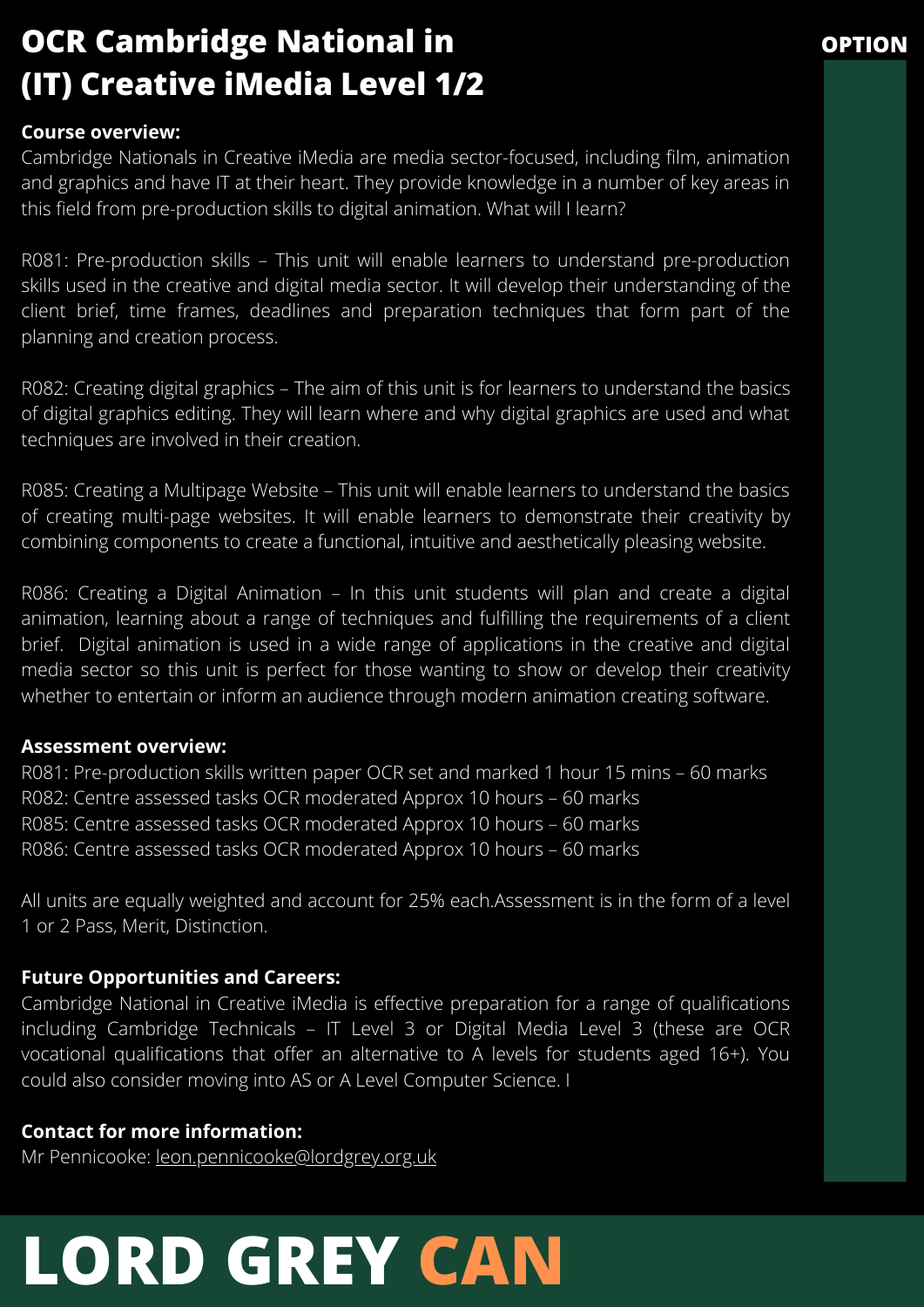## **Eduqas (9-1) GCSE Media Studies OPTION**

### **Course Overview:**

Media is about communication, particularly mass communication with lots of people. The media creates products that are designed to entertain and inform, created for lots of people to hear, watch or read, often at roughly the same time. Whenever you are watching television, streaming films, scrolling through social media or listening to a podcast, you are consuming media.

In fact, you will need to explore lots of different media products. The power that the media has is huge. Think about the idea that the average adult consumes media for almost 8 hours a day1, and within that time, they are being bombarded by other people's ideas and opinions and images of the world and its people. How someone responds to that will affect their ideas about people, places and society, of politics and culture, of themselves and of their place in the world. Doesn't that sound like something we should know more about?

### **What will I study?**

As a GCSE Media Studies student, you will analyse how media products like TV programmes and music videos use images, sounds, language, and representations to create meaning. You will learn about the media industry and how the industry affects how media products are made. You will investigate media audiences, exploring who are the people who watch, read and consume the products, and considering how different people might be affected by media products differently, and why.

You will study lots of different media forms, such as:

There's also a significant amount of practical work where you might create music videos, magazines, television programmes, advertisements and more.

In your practical work, you'll be able to apply what you've learned about the media in the production of your own media products.

### **How will I be assessed?**

Assessment will consist of a mixture of examinations and non-examined assessment.

Component 1: Written examination: 1 hour 30mins, 40% of qualification Component 2: Written examination: 1 hour 30mins, 30% of qualification Component 3: Non-exam assessment: Media Production, 30% of qualification

### **What skills will I develop?**

Lots. Media Studies will even help you to develop skills that you'll be able use in your other subjects such as critical thinking, analysis, research, planning, practical skills, time management, essay writing skills and more.

### **Where might Media Studies take me?**

During the GCSE Media course you'll develop and practise a range of skills which will equip you for progression to A Level study. They will also help you hugely in other areas such as Film, English, Humanities and Social Sciences.

Looking further ahead, over one hundred universities offer courses in Media, Communications and Cultural Studies in the UK. An A Level qualification in Media Studies, informed by study at GCSE level, helps you to move towards these courses, as well as to those in a range of other areas.

If university isn't for you, there is a huge array of career opportunities in the media, and it's an industry that is growing very quickly. If you are interested in the idea of a career in TV and film production, advertising, journalism, interactive media, and digital marketing, technical production, special effects, web design and postproduction, then studying Media at GCSE level is a great place to start.

There has never been a better time to become a Media Studies student.

To learn more, ask your teacher about Media Studies. Mrs Preston: [ellen.preston@lordgrey.org.uk](mailto:ellen.preston@lordgrey.org.uk) Miss Lamptey: [abigail.lamptey@lordgrey.org.uk](mailto:abigail.lamptey@lordgrey.org.uk)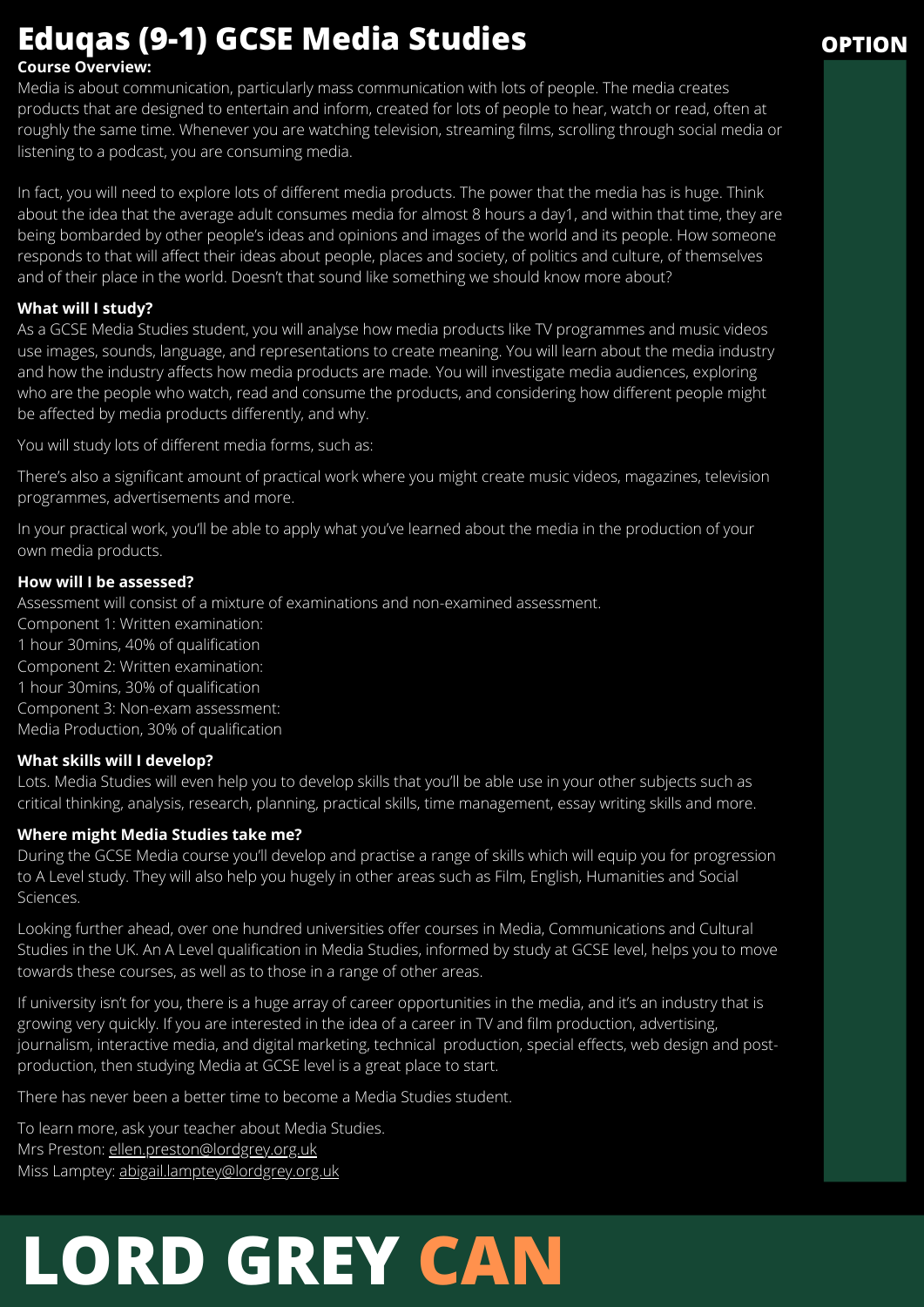## **AQA (9-1) GCSE Music OPTION**

## **Course Overview:**

Students will learn about a wide range of musical genres and styles through listening to music, performing music and writing their own music. They will have the opportunity to develop their skills on instruments such as keyboard, guitar, singing and drums. As they will be performing on their own and with others. Students will be introduced to music software such as Sibelius, Musescore, Logic and Bandlab which will allow them to create their own music in a variety of different styles. Although it is recommended that students can already sing or play an instrument and can read music it is not essential as long as you have a keen interest in Music and are prepared to practise outside of lesson time in order to prepare for your performances.

## **Assessment of Course breakdown:**

30% Performance - 1 solo performance and 1 ensemble performance 30% Composition - 1 free composition and 1 composition to a brief 40% Listening exam

## **Topics of Study:**

Students will be studying music from a wide range of styles, genres and composers. They will be asked to identify and describe the key musical elements such as dynamics, rhythm, structure, melody, instrumentation, texture, tonality, tempo and harmony.Each area of study has a set work that the students will analyse in more detail.

AOS1: Western Classical tradition 1650 - 1910 Baroque, Classical and Romantic Music. Set work: Mozart Clarinet concerto in A major

AOS2: Popular Music: Rock 'n' Roll, Rock Music, Pop Music 1990s - 2020, Film and Gaming Music, Musicals. Set works: Little shop of horrors - 'Prologue', 'Mushnik & Son', 'Feed me'.

AOS3: Traditional Music: Blues, Jazz, African Music, Caribbean Music, Fusions, Salsa, Samba, Celtic, British folk. Set works: Paul Simon Graceland - 'Graceland', 'Diamonds on the Soles of her Shoes' and 'You can call me Al'.

AOS4: Western Classical tradition since 1910: Orchestral Music of Aaron Copeland and Bartok, Serialism, Minimalism, Kodaly, Malcolm Arnold, Benjamin Britten, Peter Maxwell Davies and John Tavener. Set works: Zoltan Kodaly - Harry Janos 'The Battle and Defeat of Napoleon' and 'Intermezzo'.

## **Education Progression and Careers Opportunities:**

It is well known that students who study Music and play an instrument are likely to be successful in their GCSEs and A levels as it requires determination, creativity, independence, self-discipline and motivation. There are lots of links between Music and Mathematics and sound and the Sciences. Some students go on to study the Physics of sound and become sound engineers, sound designers and musical producers. Others may go down the business route and become involved in manufacturing, publishing, promoting and managing musicians and their labels. There are also the practical roles of becoming a Session Musician, a Westend performer, a Composer, Conductor or Teacher of Music.

## **Contact name for more information:**

Mrs Preston: [ellen.preston@lordgrey.org.uk](mailto:ellen.preston@lordgrey.org.uk)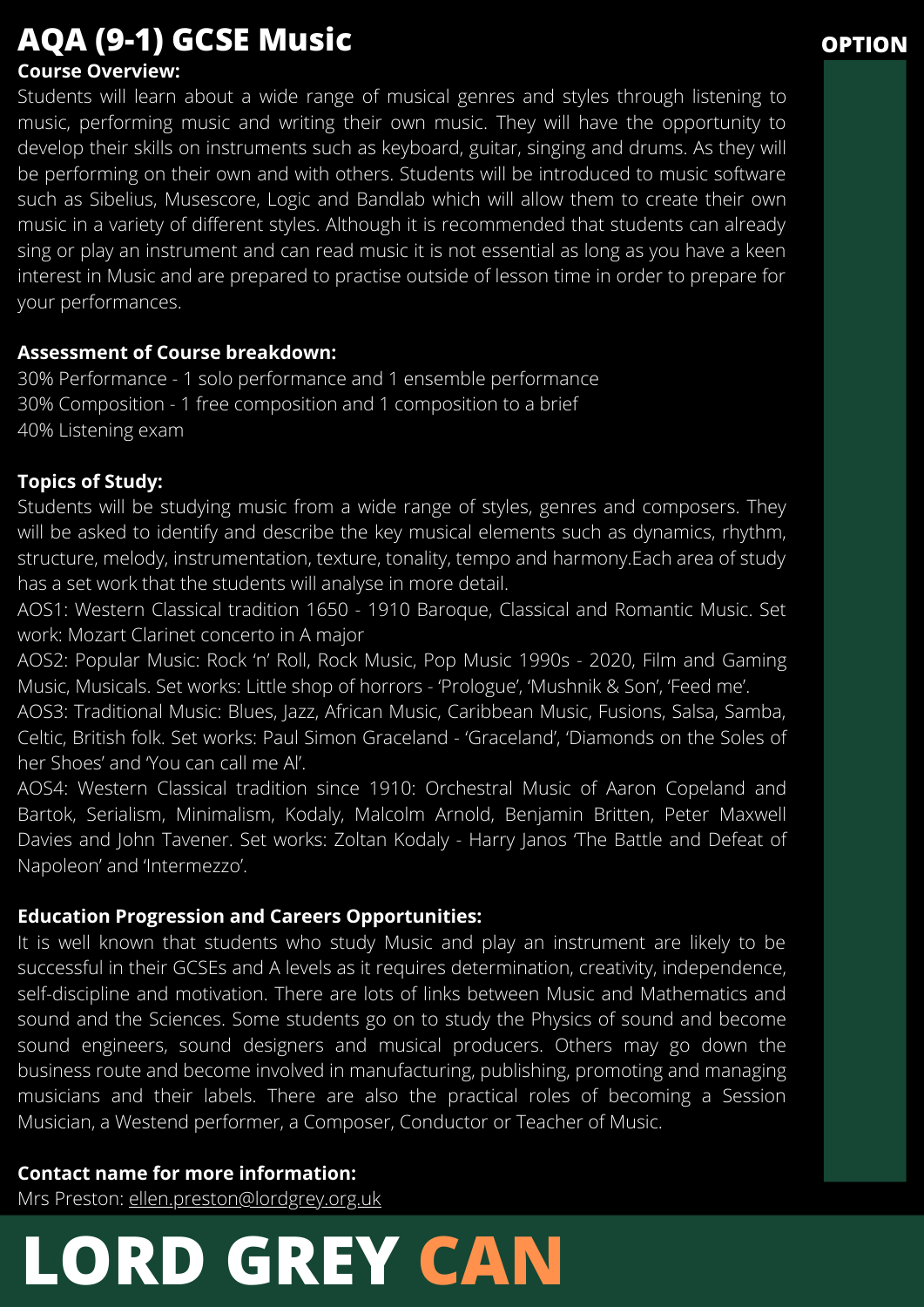## **OCR GCSE (9-1) Religious Studies**

### **Course Overview:**

Component group 1: Beliefs and teachings & Practices: Students study the beliefs, teachings and practices of two of the following major world religions: Christianity and Islam.

Component group 2: Religion, philosophy and ethics in the modern world from a religious perspective: Students study different philosophical and ethical arguments and their impact and influence in the modern world from the perspective of one of the religions they studied in component group 1. There are four themes of study: Relationships and families, The existence of God/gods/ultimate reality, Religion, peace and conflict, Dialogue within and between religions and non-religious beliefs.

### **Assessment of Course breakdown:**

100% exam.

Component Group 1 - The study of a first religion. 63 marks (3 of these for SPaG). 1 hour written paper worth 25%. PLUS The study of a second religion. 63 marks (3 of these for SPaG). 1 hour written paper worth 25%.

Component Group 2 - Religion, philosophy and ethics in the modern world 126 marks (6 of these for SPaG). 2 hour written paper worth 50%

## **Topics of Study:**

Learners are required to study two major world religions. The focus of study for each religion is on 'Beliefs and teachings' and 'Practices'. Learners will also study different philosophical and ethical arguments and their impact and influence in the modern world from the perspective of one of the religions they studied. This is divided into four themes of study:

- Relationships and families, religious teachings about the nature and purpose of families in the 21st century,
- The existence of God, gods and ultimate reality, and ways in which God, gods or ultimate reality might be understood;
- Religion, peace and conflict
- Dialogue within and between religions and non-religious beliefs.

This course will encourage learners to develop knowledge, understanding and skills to engage in debate and discussion about life in a modern pluralistic society. This includes developing an understanding of non-religious beliefs. Learners will be encouraged to develop and understand personal values and beliefs, with an emphasis on critical analysis and the ability to construct balanced and informed arguments within the context of religious, philosophical and ethical awareness.

### **Education Progression and Careers Opportunities:**

Studying theology and religious studies allows you to explore how religious beliefs and practices shape and influence the world we live in.

## **Jobs directly related to your subject studies include:**

Chaplain, Higher Education Lecturer, Primary School Teacher, Secondary School Teacher, Advice worker, Archivist, Charity Fundraiser, Counsellor, Civil Service, Community Development, International Aid or Development Worker, Journalist, Police Officer, Youth Worker.

## **Contact name for more information:**

Cheryl Rafferty, Head of RS and Social Sciences [cheryl.rafferty@lordgrey.org.uk](mailto:cheryl.rafferty@lordgrey.org.uk)

# **LORD GREY CAN**

## **OPTION**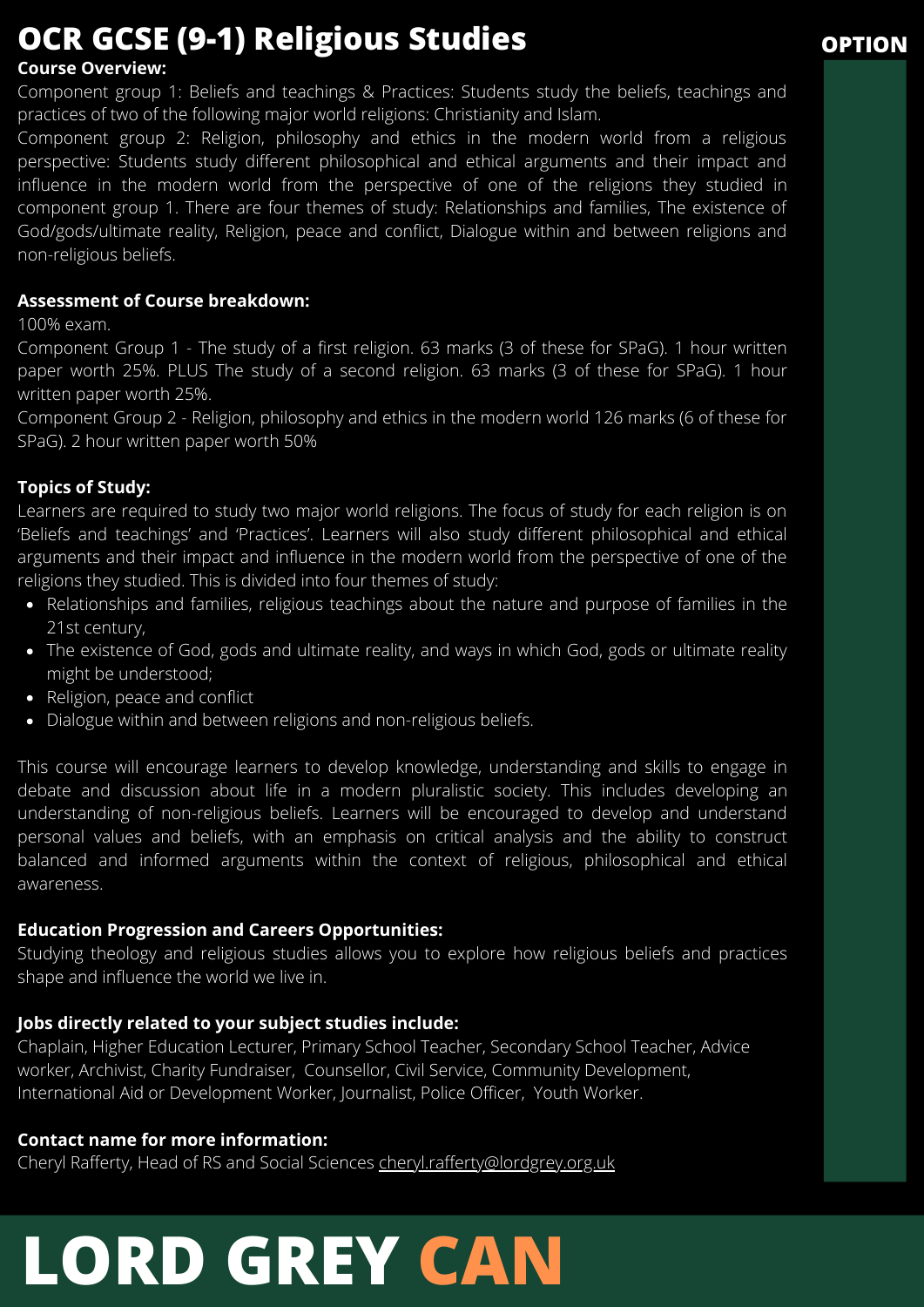## **OCR Cambridge National Level 1/2 in Sports Science Course Overview:**

Cambridge National in Sport Science helps students appreciate how sport science underpins sport at all levels. They learn about anatomy, physiology, injury prevention, improving personal fitness through creation of training programmes and the role of technology in improving performance. The completion of the course is heavily weighted towards written coursework and formal examination, but pupils should be aware that practical competence in sport is vital in order to be successful in this course.

## **Assessment of Course breakdown:**

Exam unit : R180: Reducing the risk of sports injuries and dealing with common medical conditions (40% of the course) - 75 min exam which includes short, medium and longer (essay) style questions. students will learn how to prepare participants to take part in physical activity in a way which minimises the risk of injuries occurring; prepare them to be able to react to common injuries that can occur during sport and physical activity and to recognise the symptoms of some common medical conditions.

Mandatory Coursework unit: R181: Applying the principles of training: fitness and how it affects skill performance (405 of the course) - Coursework unit (internally marked, externally moderated). In this unit, students will learn how to conduct a range of fitness tests, what they test and their advantages and disadvantages. They will also learn how to design, plan and evaluate a fitness training programme.

Optional coursework unit: R182: The body's response to physical activity and how technology informs this (20% of the course) - students will learn to understand how both the cardiorespiratory and musculoskeletal systems provide you with the energy and movements needed to keep you exercising and in turn how exercise helps develop both of these systems.

## **Education Progression and Careers Opportunities:**

Successful candidates are encouraged to progress onto Cambridge Technical Level 3 in Sport (A'

Level equivalent). Successful pupils would also be suited to other sport related level 3 courses.

Cambridge National in Sports Science offers pupils the opportunity to experience and progress in

numerous different aspects and careers in the sporting world. These include; coach, physiotherapy, PE teacher and Sports Science technician or analyst.

For further information on the course please contact Mr Richard Henry, [richard.henry@lordgrey.org.uk](mailto:richard.henry@lordgrey.org.uk) or speak to any staff in the Physical Education department

You can also find more information on the OCR Cambridge National in Sports Science website:

<https://www.ocr.org.uk/qualifications/cambridge-nationals/sport-science-level-1-2-j828/>